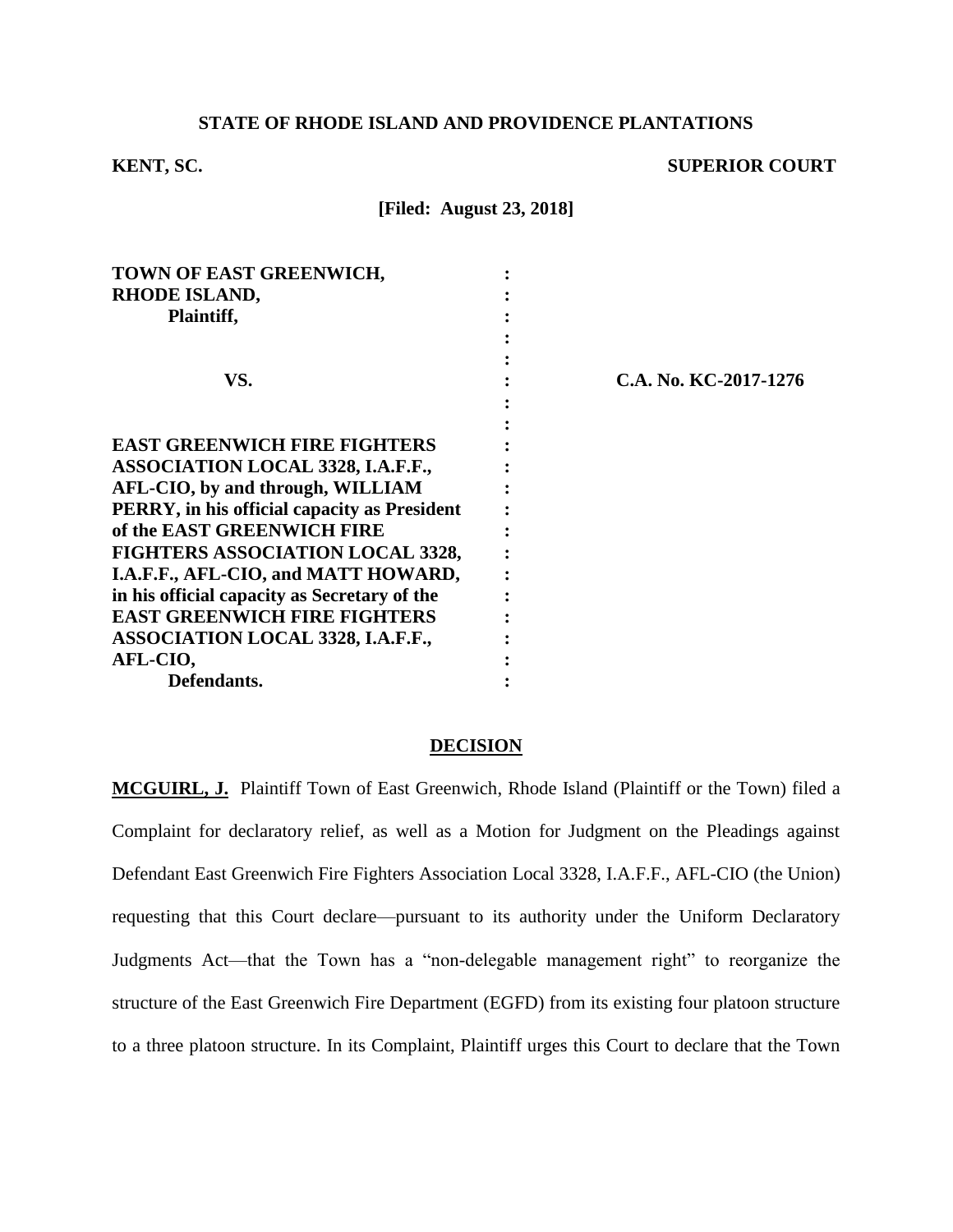Charter grants the authority to restructure the EGFD to the Town and that such authority may not be: (1) bargained away; (2) delegated to an arbitrator; or (3) restricted by contract.

Plaintiff initially moved for judgment on the pleadings on March 9, 2018. Two separate hearings were held—on May 24, 2018 and June 19, 2018, respectively—on the merits of each party's argument regarding whether the Town has a "non-delegable management right" to reorganize the EGFD. This Court now issues a Decision in this matter pursuant to its jurisdiction under G. L. 1956 §§ 9-30-1 *et seq*. and G. L. 1956 § 8-2-13.

# **I**

# **Facts and Travel**

The Town of East Greenwich is a municipality with a Town Council/Town Manager form of government. (Am. Compl. ¶ 10.) The Union is a labor organization and the exclusive bargaining agent for all permanent employees of the EGFD, except for the Chief and the Deputy Chief. *Id.* ¶¶ 2, 3.

On or about March 15, 2016, the Town and the Union executed a Collective Bargaining Agreement (CBA) which includes several provisions concerning the pay, benefits and other terms and conditions of employment for the Town's firefighting and rescue personnel assigned to a "four platoon system." (Pl.'s Ex. A.) The CBA is the result of negotiations between the Union and Town representatives. The CBA is set to expire in June of 2019. *Id.*

In the CBA, the parties explicitly agreed to a four platoon system and at least twenty-one separate sections of the CBA—including sections concerning wages, shift schedule, and overtime—expressly apply to employees assigned to a four platoon system. *Id.* "By operating the Fire Department with a four-platoon system, the Town [agreed to] separate[] its line fire suppression and emergency rescue personnel into four groups, or platoons." (Am. Compl. ¶ 23)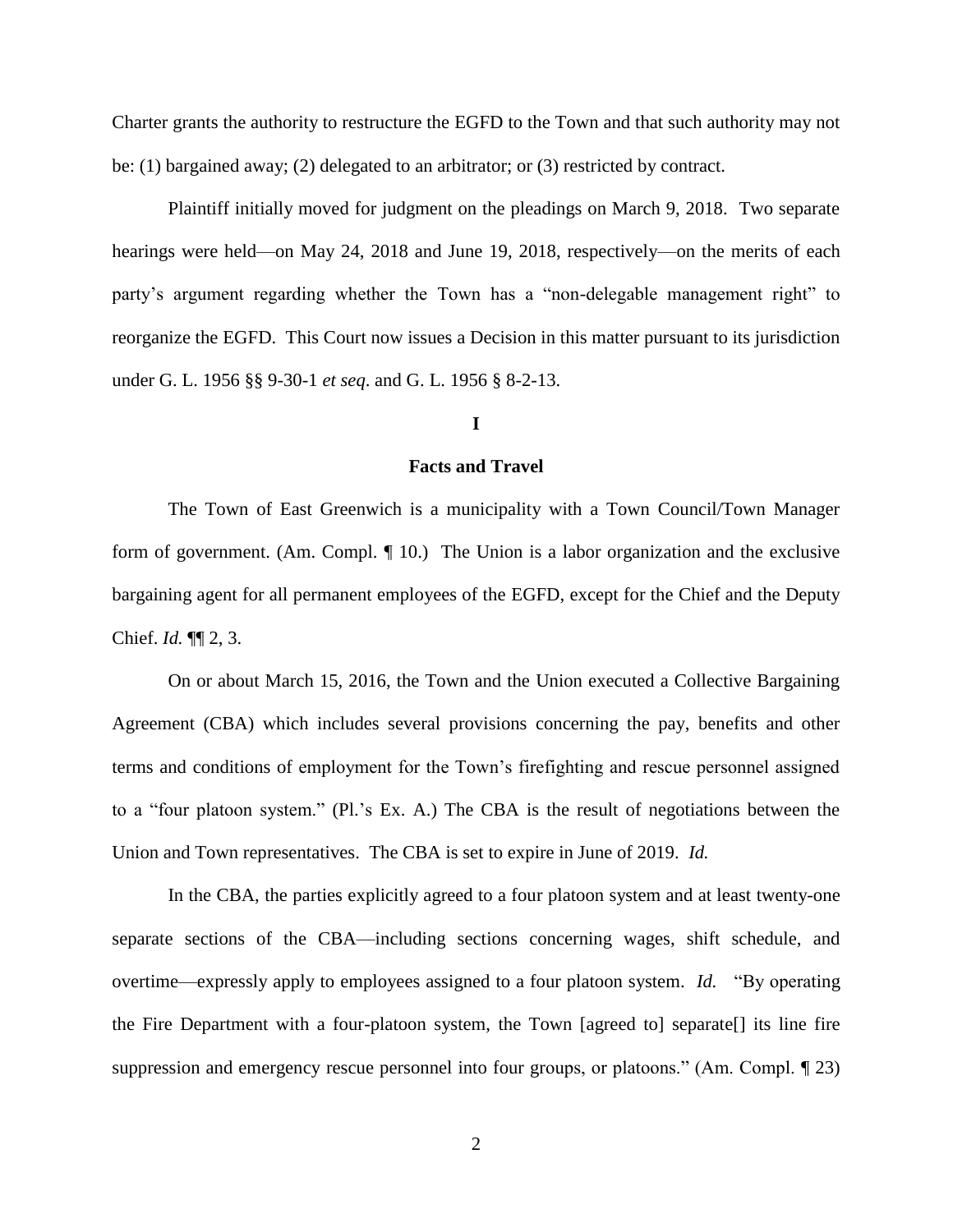(Ex. A §§ 10, 61.) The Town also agreed, *inter alia*, (1) to permit firefighters to bid to particular platoons where they will work an average of forty-two hours per week; (2) to a work schedule for each firefighter of two ten-hour days, followed by two fourteen-hours nights, followed by four days off; (3) to specific hourly rates; and (4) to pay firefighters time-and-one-half their hourly rate when they work outside their regular shift schedule. (Ex. A §§ 26, 36, 39.) Finally, the parties agreed that the firefighters' pay would not be docked when they are representing the interests of their fellow bargaining unit members. Under the CBA, any dispute between the parties regarding conditions of employment shall be determined by an arbitrator. *Id.* § 46.

The Town alleges that it intends to reorganize the EGFD and implement a three platoon structure, rather than the current four platoon structure as is delineated in the CBA. Although very few facts have been included in the pleadings with respect to the initial notice of the Town's intent to reorganize and the subsequent negotiations arising therefrom, the Union, in its initial objection to the Town's Motion for Judgment on the Pleadings, provided a rather extensive history as to this development. The Town, in its Reply in Further Support of its Motion for Judgment on the Pleadings, objected to these facts as prejudicial and unsupported but ultimately did not deny or contradict them. Though this "history" is not established as part of the record, it may be helpful in terms of understanding context. The Union provided the following:

> "On December 5, 2017, the Union and Town met to discuss some pending grievances. During the meeting, one of the Town's attorneys . . . gave [fire fighter] Lt. Perry a letter from [the Town Manager] dated the same day. The letter provides that [the Town Manager] discussed her intentions 'with the Council to reorganize the line firefighting rescue division into a three-platoon, 56-hour workweek structure.' According to the letter, the Council authorized her to engage in negotiations over the effects of 'that reorganization prior to its full implementation. . . .'

> "On December 6, 2017, the Union and Town reached a tentative agreement whereby the Town agreed that it would not reorganize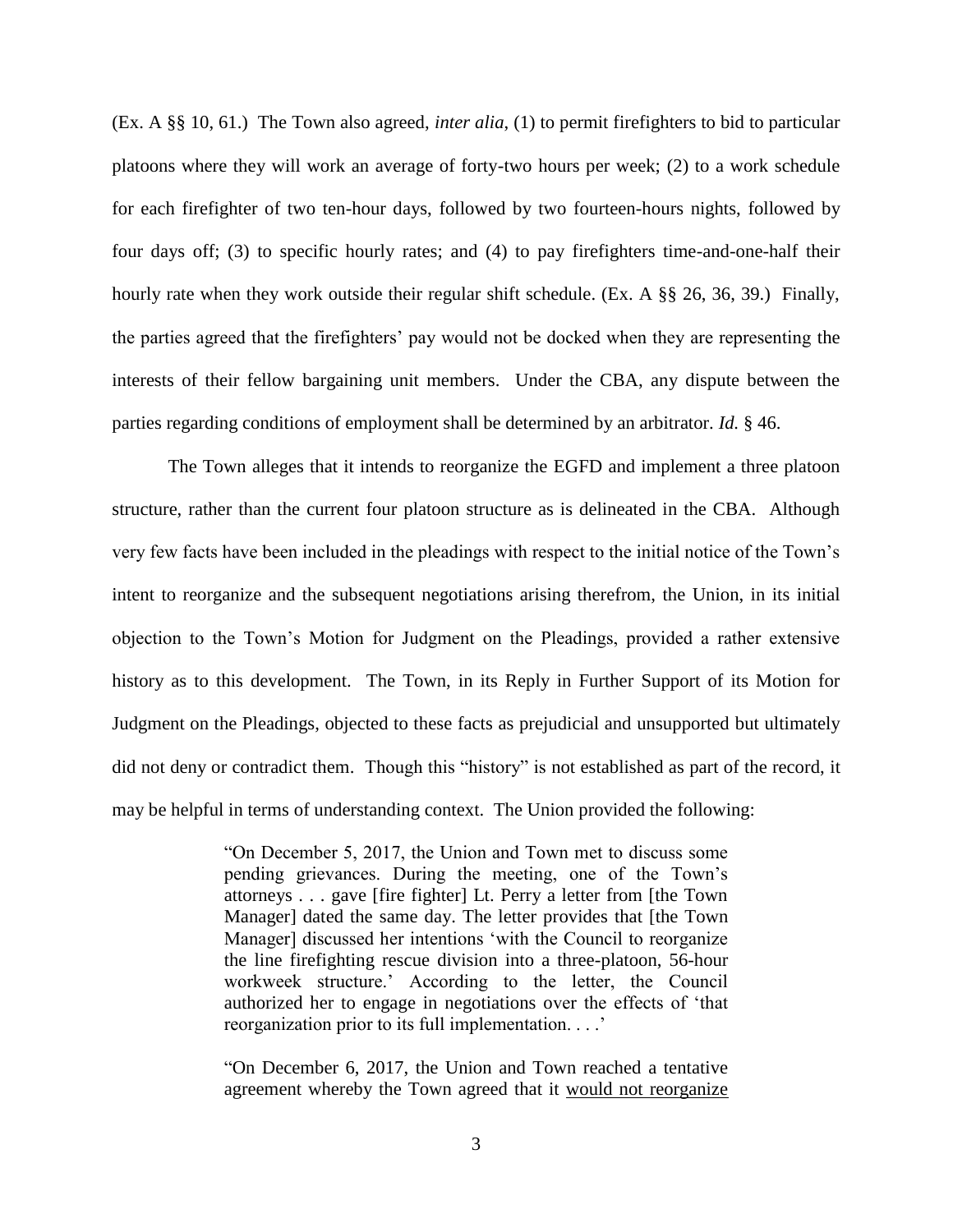the fire department in exchange for certain concessions from the Union. In addition, the Town agreed to extend the collective bargaining agreement an additional two years, and provide wage increases. (Emphasis added).

"On December 11, 2017, [one of the Town's Attorneys] sent two documents to a representative from the Rhode Island State Association of Firefighters "reflecting our tentative agreement in East Greenwich." One week later, on December 18, 2017, the Town filed the instant lawsuit. . . .

"On January 3, 2018, the Union . . . went to Town Hall for the scheduled meeting . . . . Before the Union could provide the Town representatives with written copy of the tentative agreement, [the Town Manager] advised the Union that there was no deal. She asserted that on December 18, 2017, in executive session, the Town Council unanimously rejected nearly every single promise it had made the Union at the December 6, 2017 bargaining session." (Emphasis in original).

A significant portion of the decision to reorganize the EGFD was first raised on December 5,

2018, in which a letter from the Town Manager detailed her intentions to reorganize, and it appears negotiations ensued. Just under a month later, on January 3, 2018, it appears the issue of reorganization was decided and off the table without any discussion or negotiation with the Union. Although these facts are not agreed upon, there are letters—provided to this Court from the Union—documenting such. This history, of course, only goes to the issue of negotiations undertaken—or not undertaken—regarding the decision to reorganize the EGFD.

The Town now alleges that "[t]he Town Manager has decided to exercise her nondelegable statutory power, responsibility and obligation to reorganize the Fire Department into a three-platoon structure, and she has received approval and obtained authority from the Town Council to commence negotiations over the effects of the decision to implement the threeplatoon structure." (Am. Compl. ¶ 47.)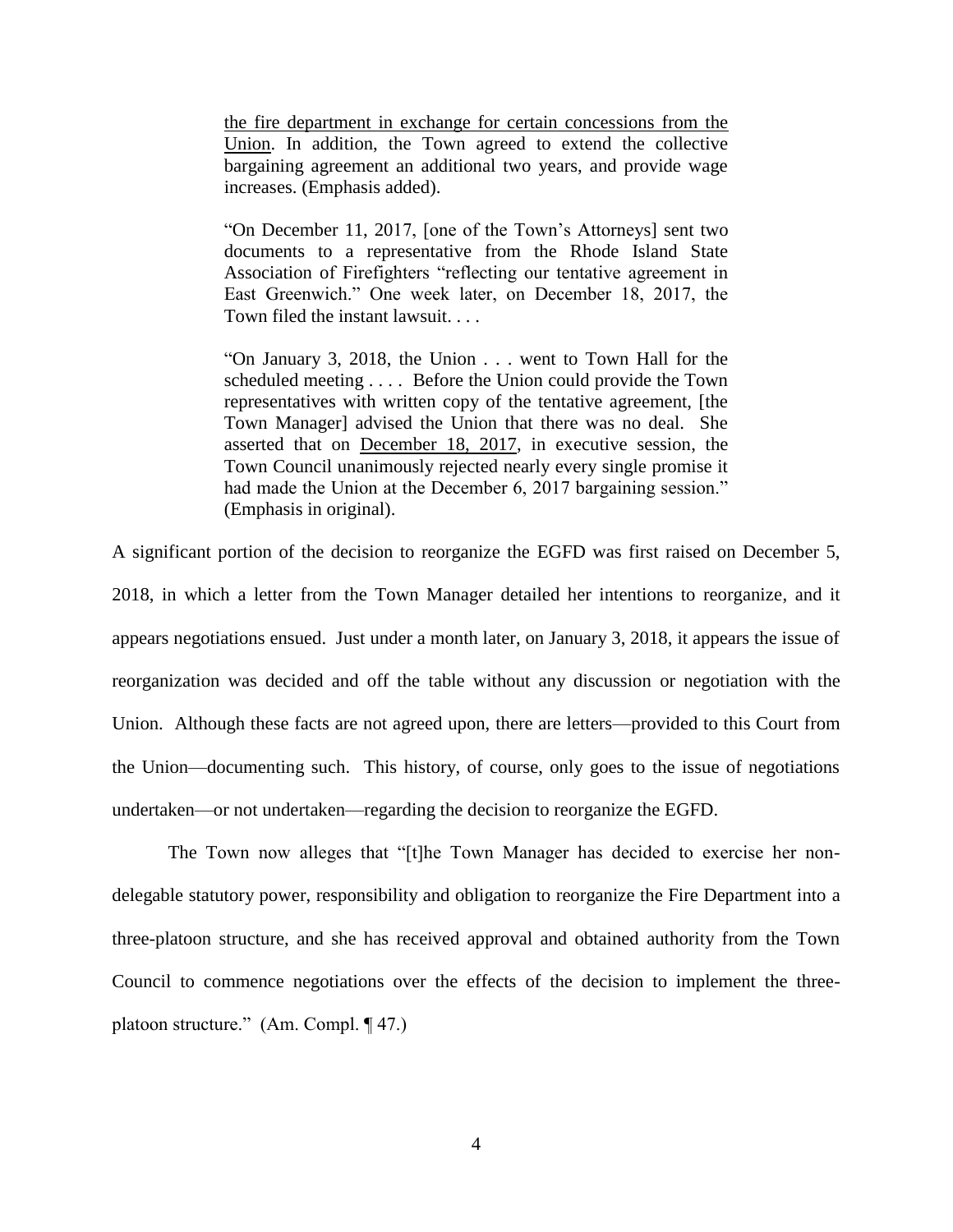Subsequent to a conference in chambers, in which the issue of justiciability was brought to light, $<sup>1</sup>$  the Town Council took a vote relevant to the issues of justiciability and ripeness. The</sup> Council ultimately voted to accept the Town Manager's recommendation to reorganize the EGFD from its current four platoon structure to a three platoon structure. The Town Council also noted that, although they had voted to implement the reorganization of the EGFD, they would nonetheless hold the reorganization in abeyance pending this Court's decision on Plaintiff's pending motion. The Union agreed that it was in the best interest of both parties to hold the implementation in abeyance until a decision had been rendered.

The Town now alleges that "[a] controversy exists between the Town and the Union concerning the Town's assertion of management right to decide to implement three-platoon structure in the Town's Fire Department." *Id.* ¶ 51. The Town brings this action for declaratory judgment to resolve disputes and have declared the rights, status and other legal relations of and between the Town and the Union concerning the Town's assertion of its fundamental and non-delegable management rights to decide the organizational structure, the size and the appropriate staffing levels of the EGFD.

 $\overline{a}$ 

<sup>&</sup>lt;sup>1</sup> When Plaintiff's Motion for Judgment on the Pleadings was first presented, it did not appear that a justiciable controversy yet existed. Although Plaintiff alleged that the Town Manager had received approval from the Town Council to commence negotiations over the proposed reorganization, it was unclear whether the Town Manager had been given approval by the Town Council to actually implement the reorganization, a necessary step in creating a justiciable controversy. Because "[a] declaratory-judgment action may not be used for the determination of abstract questions or the rendering of advisory opinions," Plaintiff was required to first obtain the necessary vote before this Court could evaluate the merits of the motion in front of it. *Sullivan v. Chafee*, 703 A.2d 748, 751 (R.I. 1997) (internal citation and quotations omitted.)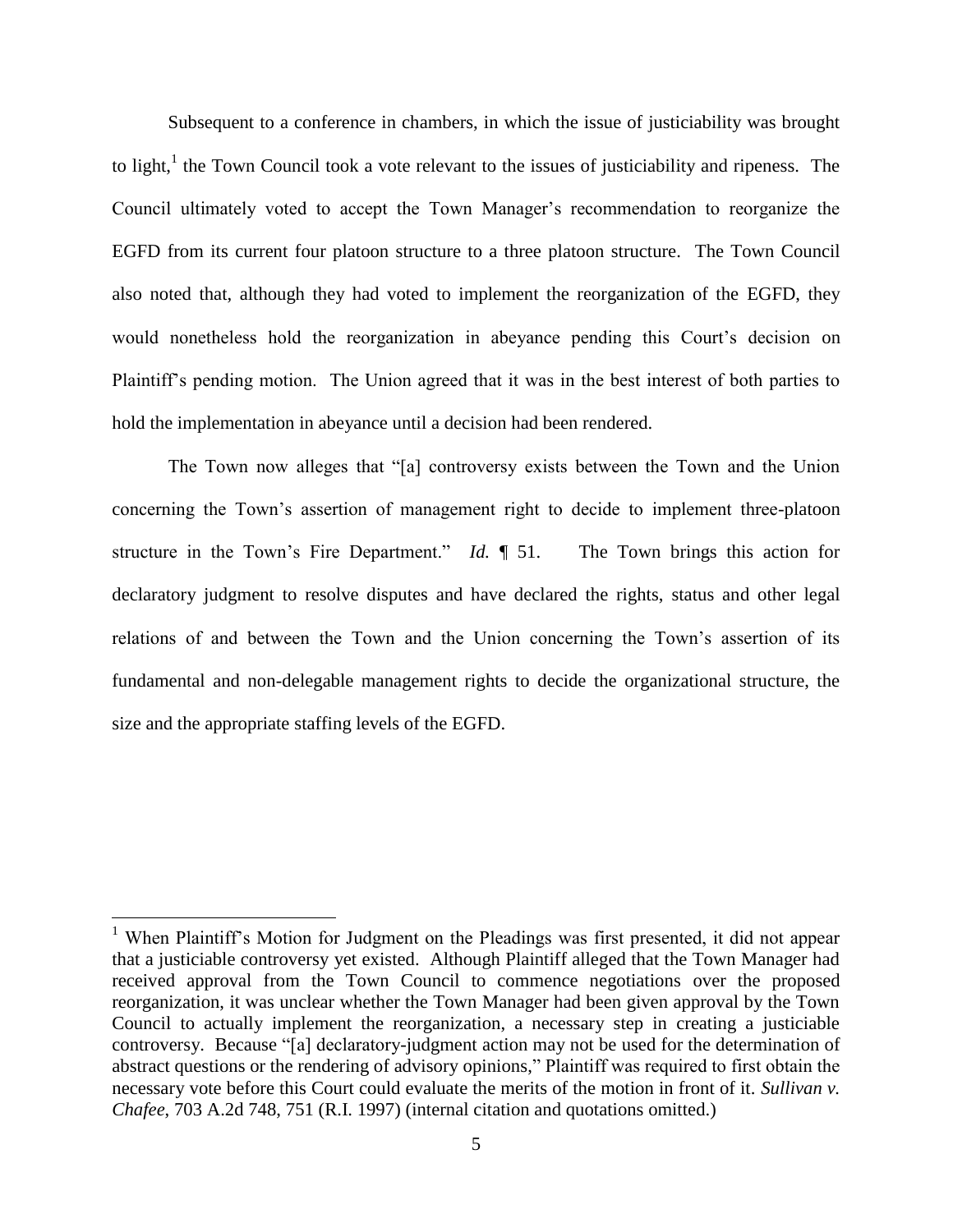# **Standard of Review**

#### **A**

#### **Uniform Declaratory Judgments Act**

A declaratory judgment '"is neither an action at law nor a suit in equity but a novel statutory proceeding . . . ."' *Northern Trust Co. v. Zoning Bd. of Review of Town of Westerly*, 899 A.2d 517, 520 n.6 (R.I. 2006) (quoting *Newport Amusement Co. v. Maher*, 92 R.I. 51, 53, 166 A.2d 216, 217 (1960)). Our Supreme Court recognizes that the Uniform Declaratory Judgments Act (UDJA) "vests the Superior Court with the 'power to declare rights, status, and other legal relations whether or not further relief is or could be claimed.'" *Malachowski v. State of Rhode Island*, 877 A.2d 649 (R.I. 2005) (citations omitted) (quoting § 9-30-1); *see also Sullivan*, 703 A.2d at 750 (stating that trial court's "decision to grant or to deny declaratory relief under the [UDJA] is purely discretionary[]"). "This power is broadly construed, to allow the trial justice to 'facilitate the termination of controversies.'" *Bradford Assocs. v. R.I. Div. of Purchases*, 772 A.2d 485, 489 (R.I. 2001) (quoting *Capital Properties, Inc. v. State*, 749 A.2d 1069, 1080 (R.I. 1999)).

It is well settled that a justice of the Superior Court has discretion to grant or deny declaratory relief under the UDJA. *Sullivan*, 703 A.2d at 751 (citing *Woonsocket Teachers' Guild Local Union 951, AFT v. Woonsocket School Comm.*, 694 A.2d 727, 729 (R.I. 1997) and *Lombardi v. Goodyear Loan Co.*, 549 A.2d 1025, 1027 (R.I. 1988)). '"A decision to grant or deny declaratory relief is addressed to the sound discretion of the trial justice and will not be disturbed on appeal unless the record demonstrates a clear abuse of discretion or the trial justice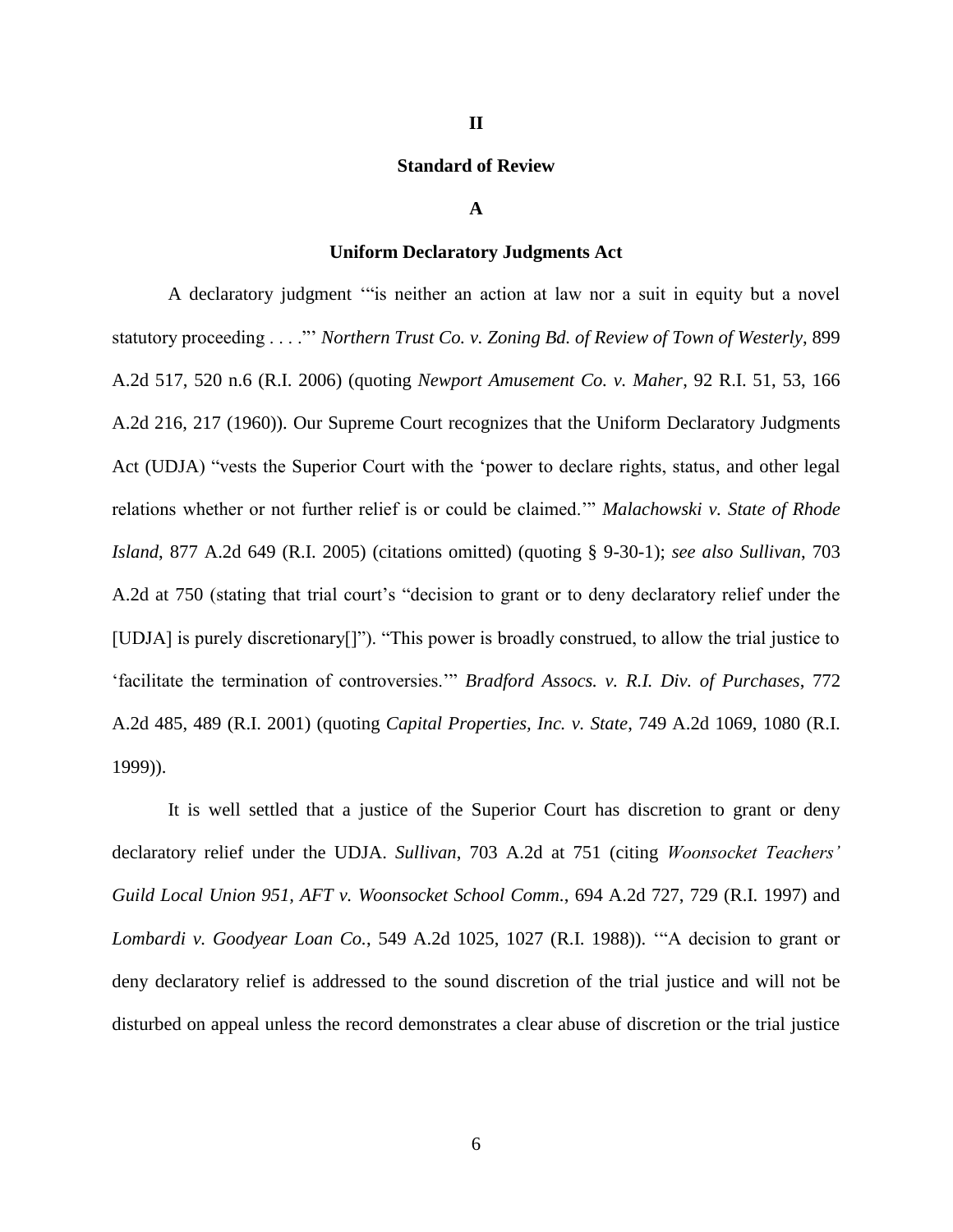committed an error of law."' *Imperial Cas. & Indem. Co. v. Bellini*, 888 A.2d 957, 961 (R.I. 2005) (quoting *Hagenberg v. Avedisian*, 879 A.2d 436, 441 (R.I. 2005)).

It is the function of the trial justice to undertake fact-finding and then decide whether declaratory relief is appropriate. *Providence Lodge No. 3, Fraternal Order of Police v. Providence External Review Auth.*, 951 A.2d 497, 502 (R.I. 2008). "It is well-established that 'the findings of fact of a trial justice, sitting without a jury, will be given great weight and will not be disturbed absent a showing that the trial justice overlooked or misconceived material evidence or was otherwise clearly wrong."' *Id.* (quoting *Casco Indemnity Co. v. O'Connor*, 755 A.2d 779, 782 (R.I. 2000)). In a nonjury action where a special master has been appointed, the trial justice "shall accept the master's findings of fact unless clearly erroneous." Super. R. Civ. P. 53(e)(2).

The UDJA "gives a broad grant of jurisdiction to the Superior Court to determine the rights of any person that may arise under a statute not in its appellate capacity but as part of its original jurisdiction." *Canario v. Culhane*, 752 A.2d 476, 479 (R.I. 2000) (citing *Roch v. Garrahy*, 419 A.2d 827, 830 (R.I. 1980)). Additionally, the UDJA '"neither imposes an unflagging duty upon the courts to decide declaratory judgment actions nor grants an entitlement to litigants to demand declaratory remedies."' *Pardee v. Consumer Portfolio Servs., Inc.*, 344 F. Supp. 2d 823 (D.R.I. 2004) (quoting *El Dia, Inc. v. Hernandez Colon*, 963 F.2d 488, 493 (1<sup>st</sup> Cir. 1992)). Thus, the purpose of such declaratory judgment actions "is to render disputes concerning the legal rights and duties of parties justiciable without proof of a wrong committed by one party against another, and thus facilitate the termination of controversies." *Millett v. Hoisting Eng'rs' Licensing Div. of the Dep't of Labor*, 119 R.I. 285, 377 A.2d 229 (1977) (citing 1 Anderson, *Actions for Declaratory Judgments* § 4 (2d ed. 1951) (citations omitted). Such a purpose of the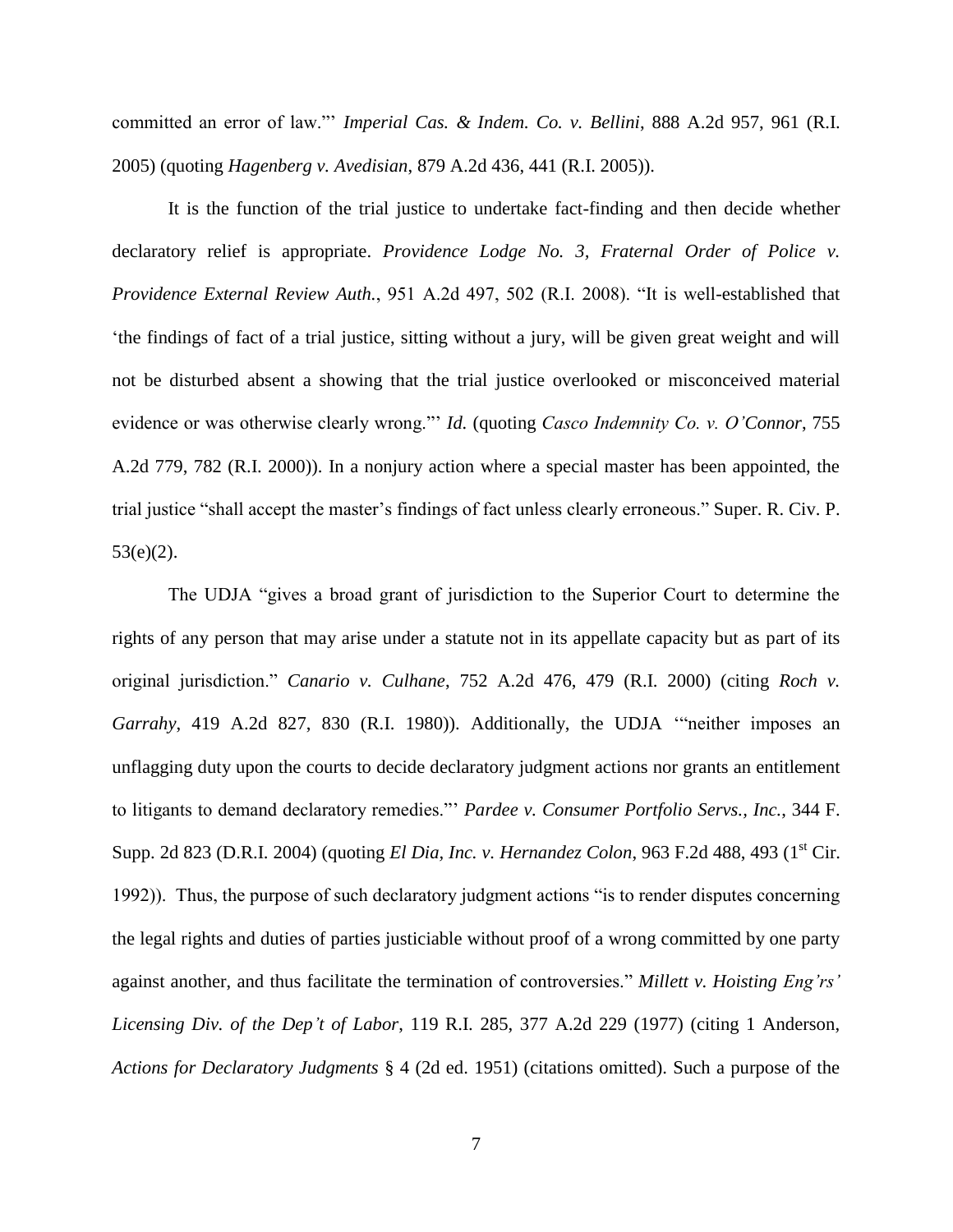UDJA is valuable in that "[i]t is designed to enable litigants to clarify legal rights and obligations before acting upon them." *Ernst & Young v. Depositors Econ. Prot. Corp.*, 45 F.3d 530 (1<sup>st</sup> Cir. 1995).

# **B**

# **Judgment on the Pleadings**

A Rule 12(c) Motion for Judgment on the Pleadings provides a trial court with the ability to dispose of a case early in the litigation process "when the material facts are not in dispute . . . and only questions of law remain to be decided." *Haley v. Town of Lincoln*, 611 A.2d 845, 847 (R.I. 1992) (citation omitted). The Court is restricted to a review of the alleged facts presented in the pleadings in a manner most favorable to the nonmoving party. *Id.* As such, the allegations made in the nonmoving party's pleadings are deemed true for the purpose of the motion. *Haley*, 611 A.2d at 847; *see also Centerville Builders, Inc. v. Wynne*, 683 A.2d 1340, 1342 (R.I. 1996). However, "allegations that are more in the nature of legal conclusions rather than factual assertions are not necessarily assumed to be true." *DiLibero v. MERS*, 108 A.3d 1013, 1016 (R.I. 2015).

"If a judgment on the pleadings is to be given, it is because it is apparent beyond a reasonable doubt that a trial would be of no use in determining the merits of the plaintiff's claim for relief." *Haley*, 611 A.2d at 849; *see also* 1 Robert B. Kent et al., *Rhode Island Civil and Appellate Procedure* § 12:13 (2016-2017) (when made by the defendant, a motion for judgment on the pleadings attacking the sufficiency of the complaint is "in effect, a motion to dismiss for failure to state a claim"). Thus, "[a] Rule 12(c) motion is tantamount to a Rule 12(b)(6) motion, and the same test is applicable to both." *Chariho Reg'l School Dist. v. Gist*, 91 A.3d 783, 787 (R.I. 2014) (citation omitted). If a Rule 12(c) motion is "made by the plaintiff, the motion is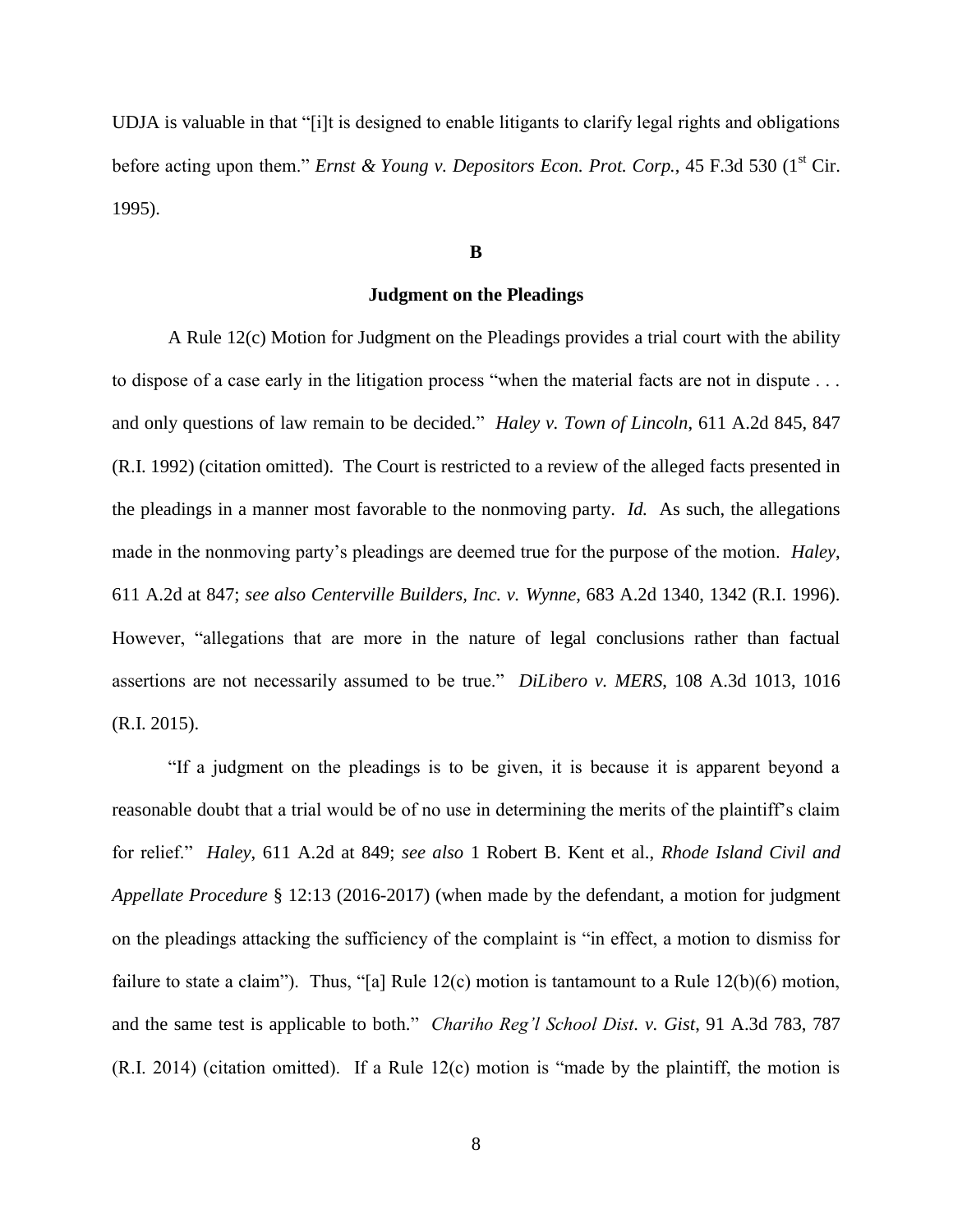analogous to a demurrer to the answer in that it tests the legal sufficiency thereof. The plaintiff can succeed with such a motion only if the answer admits the material allegations of the complaint and sets forth no affirmative" defenses. 1 Robert B. Kent, *Rhode Island Civil and Appellate Procedure: Rules of Civil Procedure With Commentaries* § 12:13 (2016-2017) "If the answer contains both denials and affirmative defenses, the plaintiff desiring to test the sufficiency of the latter . . . cannot obtain judgment on the pleadings in the face of defendant's denials." *Id.*

The Court has held that the "availability of a Rule 12(c) motion to terminate litigation is severely limited in light of the rules of pleading employed by the Superior Court of Rhode Island." *Haley*, 611 A.2d at 848. "The plaintiff is not required to plead the ultimate facts that must be proven in order to succeed on the complaint." *Id.* "All that is required is that the complaint give the opposing party fair and adequate notice of the type of claim being asserted." *Id.*; *see* Friedenthal, Kane, and Miller, *Civil Procedure* §§ 5.7 and 5.8 at 252-56 (West 1985). "The policy behind these liberal pleading rules is a simple one: cases in our system are not to be disposed of summarily on arcane or technical grounds." *Haley*, 611 A.2d at 848. "In light of the simplified pleadings permitted under Rule 8, however, it is most unusual that the information contained on the face of the pleadings will alone be sufficiently definite and complete to allow the court to grant a Rule 12(c) motion." *Id.*

"The standard to be applied to a Rule  $12(c)$  motion is 'restrictive,' particularly when 'the questions of law applicable to the controversy are fact intensive."' *Heritage Healthcare Servs., Inc. v. Beacon Mut. Ins. Co.*, 109 A.3d 373, 377 (RI. 2015), citing *Haley*, 611 A.2d at 847-48. The court must accept that "[t]he factual allegations contained in the nonmovant's pleadings are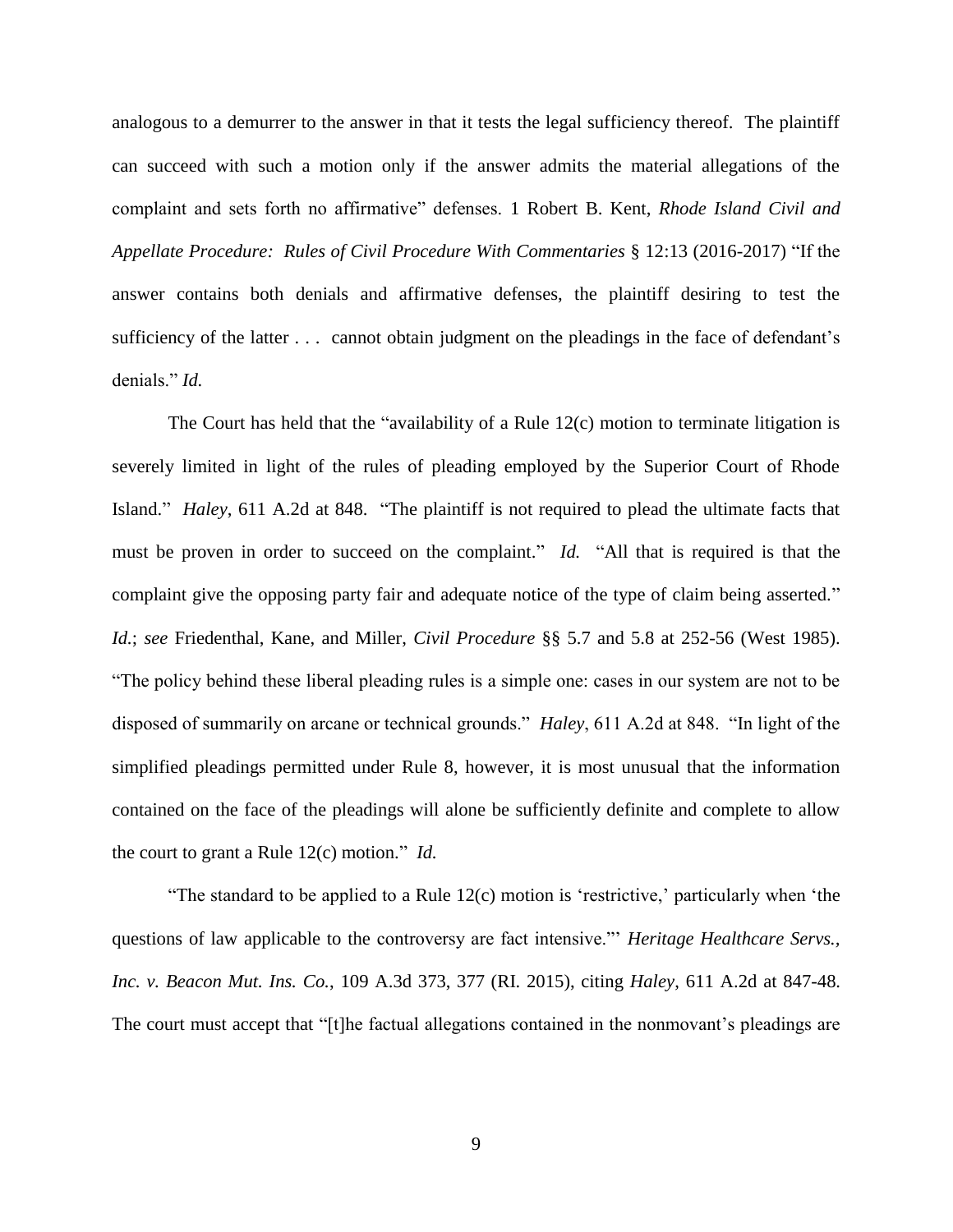admitted as true for purposes of the motion," and "[a]ll proper inferences . . . are to be drawn in favor of the nonmovant." *Haley*, 611 A.2d at 847.

Further, "[a] motion seeking judgment on the complaint may only be granted if all of the defenses raised in the answer are legally insufficient." *Qwest Commc'ns Corp. v. City of Berkeley*, 208 F.R.D. 288, 291 (N.D. Cal. 2002) (citing William W. Schwarzer et al., *Federal Civil Procedure Before Trial* § 9:328). A plaintiff is not entitled to judgment on the pleadings if the answer raises issues of fact or an affirmative defense which, if proved, would defeat plaintiff's recovery. *General Conference Corp. of Seventh-Day Adventists v. Seventh-Day Adventist Congregational Church*, 887 F.2d 228, 230 (9th Cir. 1989).

# **III**

# **Analysis**

# **A**

#### **Legislative Motive**

With respect to Count I of the Complaint, and after review of the pleadings and parties' arguments, there appear to be no questions of fact remaining. Rather, only questions of law pertaining to whether the Town has a management right to reorganize the fire department during the life of a valid CBA—are left to be resolved.

The only question of fact raised at this stage was that of the Town's motivation in seeking to reorganize the EGFD. The Union argues that the State Labor Relations Board (SLRB) has jurisdiction over this issue—given that a number of pending grievances exist before the SLRB pertaining to the reorganization—and therefore, the Town's motive in reorganizing the EGFD is relevant. In support of its argument, the Union points to a number of labor relations board cases—involving both the National Labor Relations Board (NLRB) and the SLRB—to suggest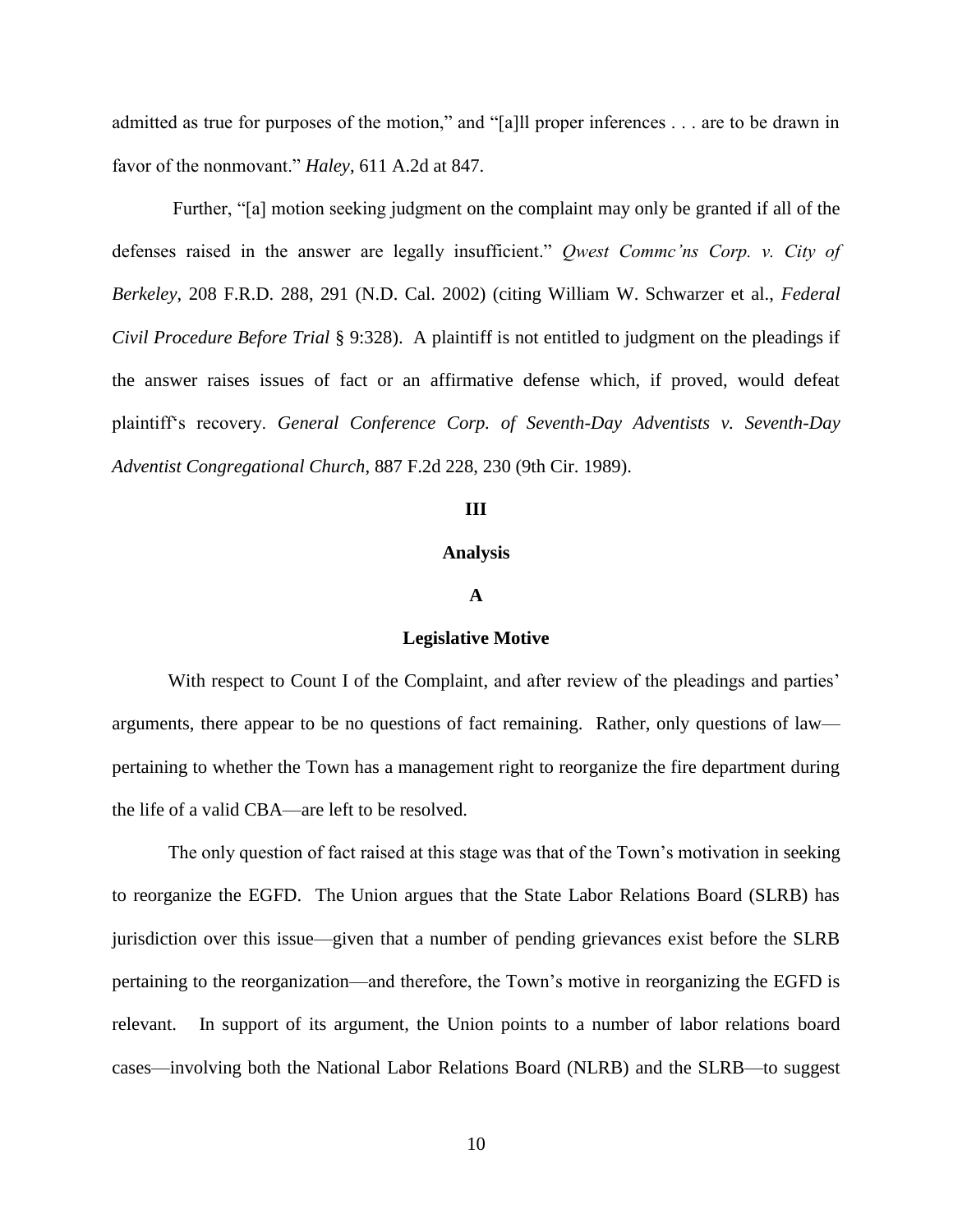that a Town's motivation in reorganizing a department is pertinent to the validity of said reorganization.<sup>2</sup> Essentially, the Union alleges that the Town's primary motivation is merely to

<sup>2</sup> In *RGC (USA) Mineral Sands, Inc. v. NLRB*, 281 F.3d 442 (4<sup>th</sup> Cir. 2002), the Court explained:

"The principle that otherwise lawful acts can be rendered unlawful when motivated by improper intentions is widely accepted and appears repeatedly throughout the law. For example, the otherwise legal act of giving a gift to a public official only becomes bribery when the giver intends for the gift to influence a decision. *See* 18 U.S.C. § 201 (2001). Likewise, otherwise legal adverse employment action is rendered illegal when motivated by race, color, religion, sex, or national origin. *See* 42 U.S.C. §§ 2000e *et seq*. (2001); *Spriggs v. Diamond Auto Glass*, 165 F.3d 1015, 1020 (4th Cir. 1999). Even assuming that [the Employer] was within its rights under the collective bargaining agreement to unilaterally impose shift assignments, [the Employer] cannot act with the intent to punish or discourage protected concerted activity. . . . An employer could retaliate against workers for protected activity so long as the employer retaliated by acting within its powers under the collective bargaining agreement."

Additionally, in *State of R.I. Dep't of Labor and Training v. The R.I. State Labor Relations Bd.*, No. 98-1467, 1999 WL 997693, at \*7 (Oct. 22, 1999), this Court (Sheehan, J.) held:

> "Whether an employer's actions constitute  $\S$  8(a)(3) violations turns on the employer's primary motivation. *See generally NLRB v. Transp. Mgmt. Corp.*, 462 U.S. 393, 397-403, 103 S. Ct. 2469, 2472-75, 76 L.Ed. 2d 667 (1983). If the goal is to discourage union activity, there is a violation. If there is no anti-union motive, or if the same action would have been taken based on some other, non-discriminatory, motive, there is no violation."

Similarly, in *Bd. of Eng'rs, Anthony Fire Dep't, Coventry Fire Dist. v. R.I. State Labor Relations Bd.*, C.A. No. 90-1351, 1995 WL 941372, at \*10 (Jan. 9, 1995) (hereinafter *Coventry Fire District*), this Court (Darigan, J.) found that:

> "It is true that an employer may discharge an employee for a good reason, bad reason or even no reason, but only absent a showing of anti-union motivation. . . . [A] discharge or suspension is an unfair labor practice if the employee's protected conduct is a substantial or motivating factor for the action, or the action is based in whole or part on antiunion animus." (internal citations omitted).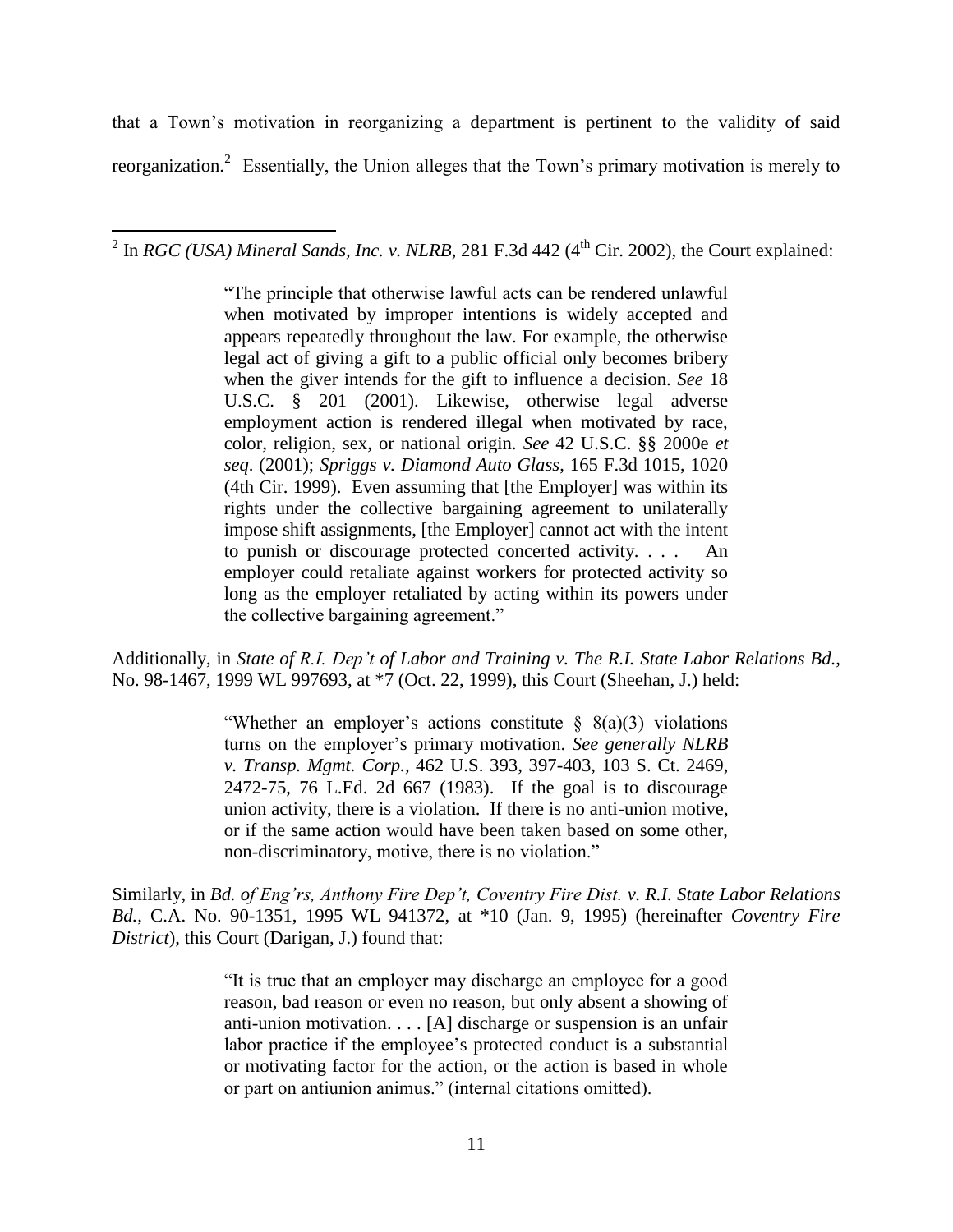retaliate against the Union and certain firefighters and that such motivation is relevant in analyzing the merits of this motion.

The Union contends that the Town cannot exercise its statutory or managerial right to reorganize for the purpose of interfering with the existence of a bargaining unit, namely the Union. The Union believes that Plaintiff violated Section 13 of the State Labor Relations Act  $(SLRA)^3$  when its Town Manager recommended reorganizing the EGFD—laying off six lateral

 $\overline{a}$ 

"(3) Dominate or interfere with the formation, existence, or administration of any employee organization or association, agency, or plan which exists in whole or in part for the purpose of dealing with employers concerning terms or conditions of employment, labor disputes, or grievances, or to contribute financial or other support to any such organization, by any means . . .

"(5) Encourage membership in any company union or discourage membership in any labor organization, by discrimination in regard to hire or tenure or in any term or condition of employment; provided that nothing in this chapter precludes an employer from making an agreement with a labor organization requiring membership in that labor organization as a condition of employment, if that labor organization is the representative of employees as provided in  $\S$ § 28-7-14 – 28-7-19.

"(6) Refuse to bargain collectively with the representatives of employees, subject to the provisions of §§ 28-7-14 – 28-7-19, except that the refusal to bargain collectively with any representative is not, unless a certification with respect to the representative is in effect under §§ 28-7-14 – 28-7-19, an unfair labor practice in any case where any other representative, other than a company union, has made a claim that it represents a majority of the employees in a conflicting bargaining unit. . . .

"(8) Discharge or otherwise discriminate against an employee because he or she has signed or filed any affidavit, petition, or complaint or given any information or testimony under this chapter. . . .

 $3$  G.L. 1956 § 28-7-13 provides in pertinent part: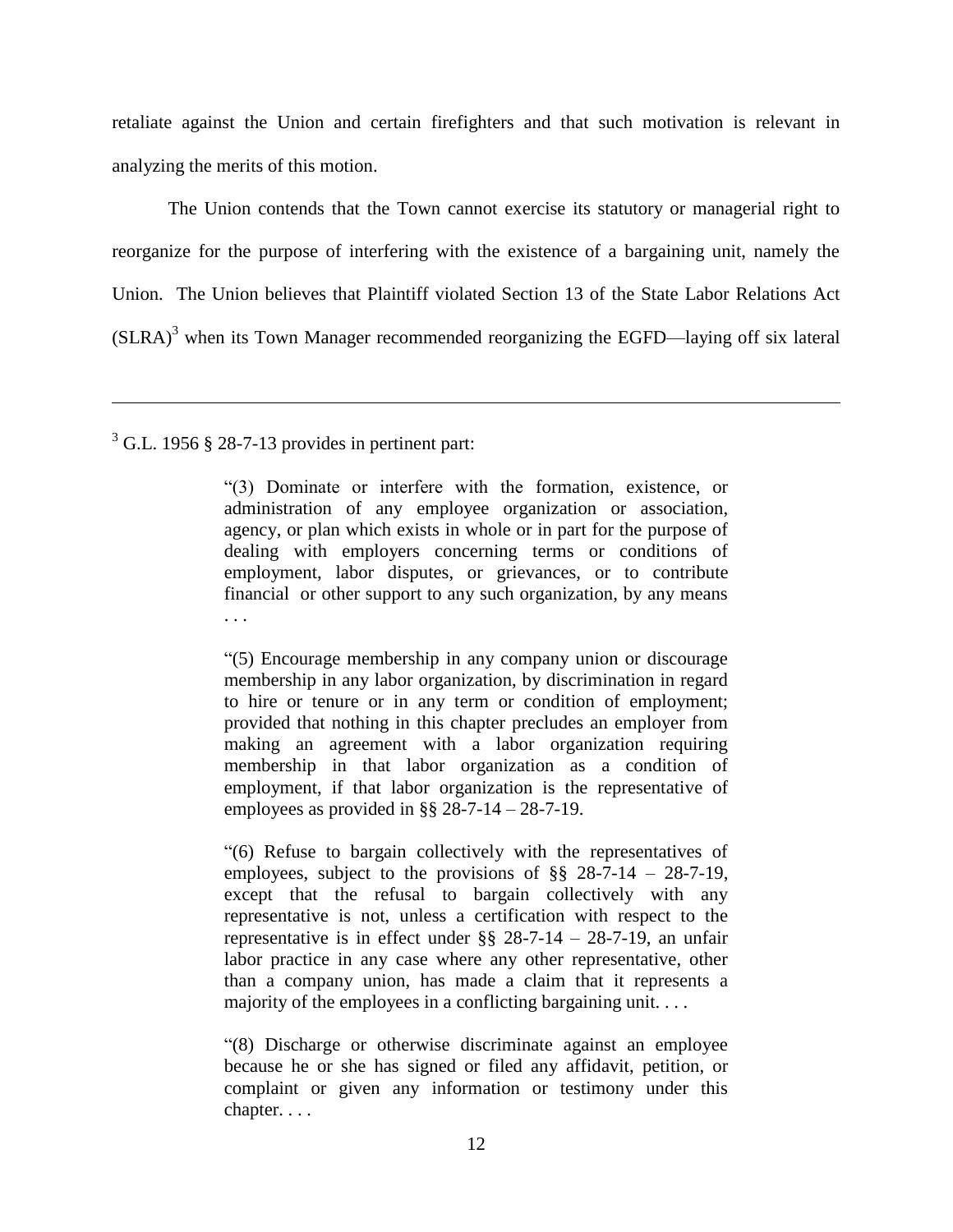transfers as a result—and the Town Council, without performing any type of investigation or fiscal impact statement, approved the recommendation.

However, this Court finds the Union's argument as to this point unpersuasive. In this instance, the Town is simply asking the Court to declare whether it has the legal authority to exercise its statutory power to reorganize the EGFD from a four platoon structure to a three platoon structure. This is purely a question of statutory and contract interpretation that requires no inquiry into any legislative motive.

It is well settled in Rhode Island that the motive of individual legislators is irrelevant to the validity of certain legislation. "[A] valid exercise of legislative power will not be invalidated because certain legislators may have had invalid motives . . . when the legislation in question was enacted." *R.I. Liquor Stores Ass'n v. Evening Call Pub. Co.*, 497 A.2d 331, 335 (R.I. 1985). Only when a legislative act has declared purpose in the legislation will Rhode Island courts look to legislative intent, and even then, courts accept that stated purpose rather than delve into the minds of each individual legislator. *Id.*; *Town of Warren v. Bristol Warren Reg'l Sch. Dist.*, 159 A.3d 1029, 1040 (R.I. 2017).

As the Town points out, a rule that permits inquiry into legislative motive is impractical and would lead courts to an unrealistic attempt to determine the intent of an entire legislative body through the various motives of each individual decision maker. *See Morrison v. Lamarre*, 75 R.I. 176, 65 A.2d 217, 224 (1949) ("Courts have nothing to do with the motives of legislators, nor the reasons they may have for passing the law."); *Holmes v. Farmer*, 475 A.2d 976, 988-89 (R.I. 1984) (Kelleher, J., concurring) ("Legislators with evil motives can be part of a group that

 $\overline{a}$ 

<sup>&</sup>quot;(10) Do any acts, other than those already enumerated in this section, which interfere with, restrain or coerce employees in the exercise of the rights guaranteed by § 28-7-12."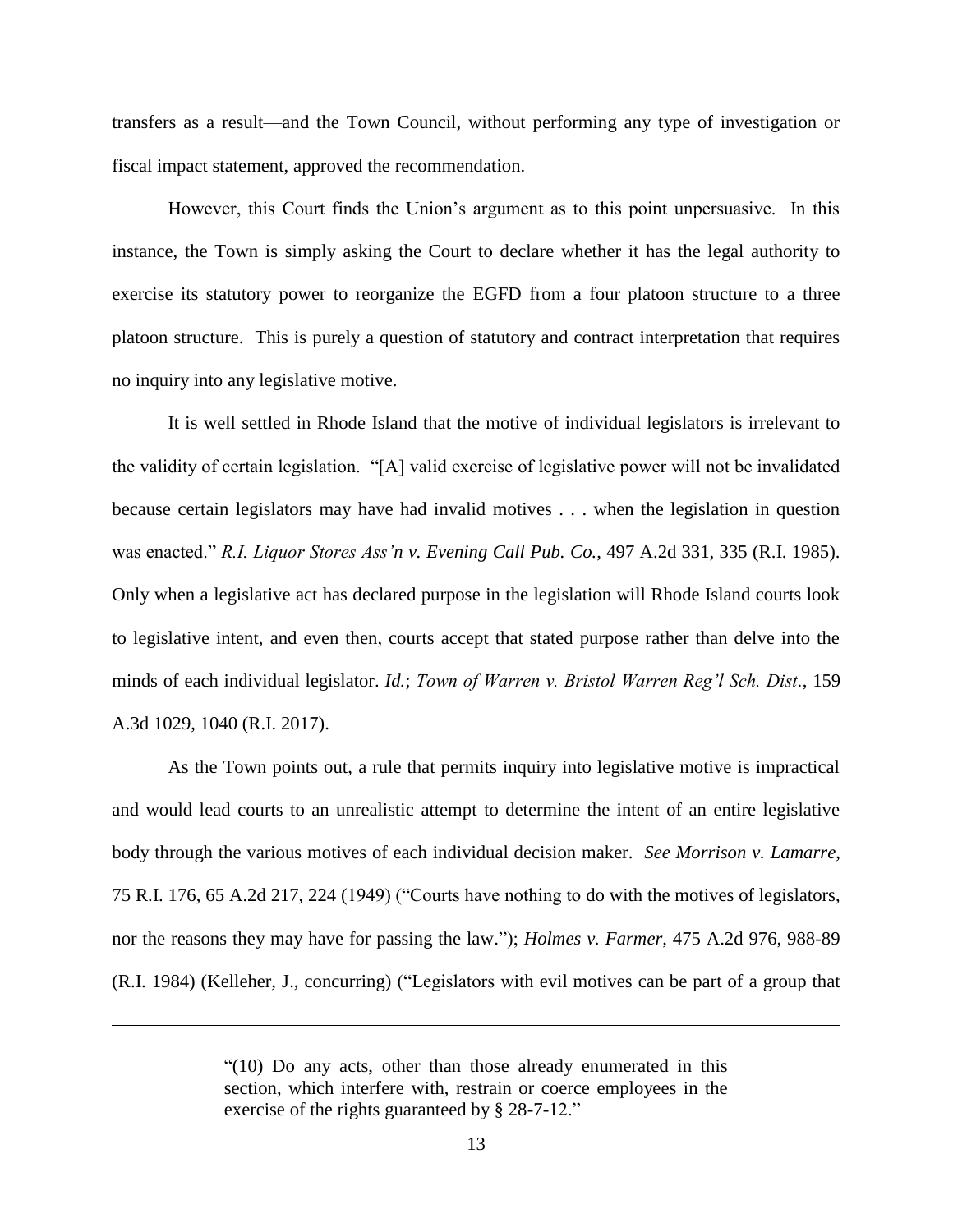passes sound legislation, whereas legislators who have been motivated by the purest of intentions have been known to adopt legislation that has failed to pass constitutional muster.").

It should also be noted that '"[i]nquiry by the court into the actions or motivations of the legislators in proposing, passing, or voting upon a particular piece of legislation falls clearly within the most basic elements of legislative privilege."' *Marra v. O'Leary*, 652 A.2d 974, 975 (R.I. 1995) (quoting *Holmes*, 475 A.2d at 984). The Union's position that discovery is necessary to question the motives of each individual legislator on the Town Council would clearly violate the principles of legislative immunity and the protections afforded to municipal legislators in the Rhode Island and United States Constitutions, given that legislators and those who perform an integral role in the legislative process are entitled to absolute legislative immunity from suit for actions that fall within the parameters of their positions. *Maynard v. Beck*, 741 A.2d 866, 871-72 (R.I. 1999).

Finally, this Court finds that the Union fails to recognize the distinction between legislative acts and executive acts in arguing whether the Town's motivation to reorganize the EGFD is relevant to the present motion. In this case, the Town Council clearly voted in its legislative capacity to reorganize the EGFD from a four platoon structure to a three platoon structure. No executive action was taken. In making its argument on motive, however, the Union fails to distinguish and seems to equate executive acts with legislative acts, in that it only cites to cases that primarily address the motive behind an executive act and the implications such motive may have on those decisions. *See*, *e.g.*, *RGC (USA) Mineral Sands, Inc.*, 281 F.3d at 445 (executive decision to change shift assignments); *State of R.I. Dep't of Labor and Training*, 1999 WL 997693, at  $*7$  (executive decision to fill and not fill computer programmer positions); *Coventry Fire Dist.*, 1995 WL 941372, at \*10 (executive decision to terminate employee). As a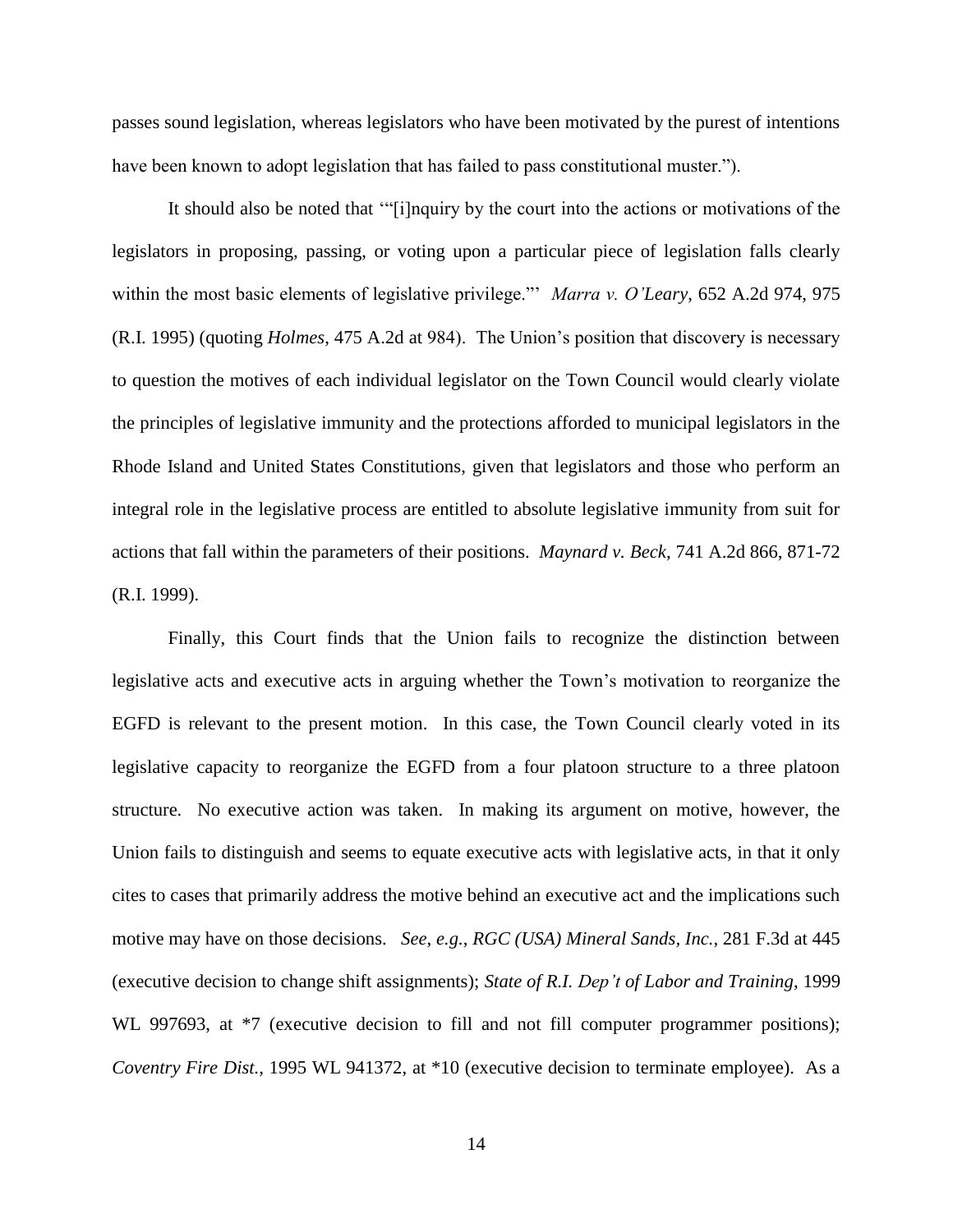result, this Court is unpersuaded by the Union's argument that inquiries into the legislative motive of the Town Council are necessary to decide the instant motion.

This Court will not consider the motivation of the Town Council in electing to reorganize the EGFD. As such, it appears that only questions of law—namely, whether the Town has a non-delegable right to reorganize the EGFD during the life of a valid CBA—and no questions of fact, remain before this Court.

**B**

# **Count I—The Town's Management Right to Reorganize and the Violation of the Collective Bargaining Agreement**

At the outset it is important to note that, although certain case law in this state seems to come close to the facts of this particular case, none appear to be directly on point. As such, this appears to be a case of first impression; that is, whether a town may exercise its management right to reorganize a fire department during the life of a valid collective bargaining agreement. But having said that there is no clear precedent to resolve the controversy does not mean that we are without guiding principles articulated which guide this Court.

By its express terms, the CBA is a collective bargaining agreement that includes several provisions concerning the pay, benefits and other terms and conditions of employment for the Town's firefighting and rescue personnel assigned to "the four platoon system." (Am. Compl. ¶ 32.) At least twenty-one separate Sections of the 4-Platoon CBA—including Sections concerning wages, schedule, and overtime—expressly apply only to "employees assigned to the four platoon system," and not to employees assigned to a three platoon system or any other organizational structure. *Id.* ¶ 33. The CBA also includes provisions that are mandatory bargaining subjects that would be affected by the reorganization. It has been argued by the Union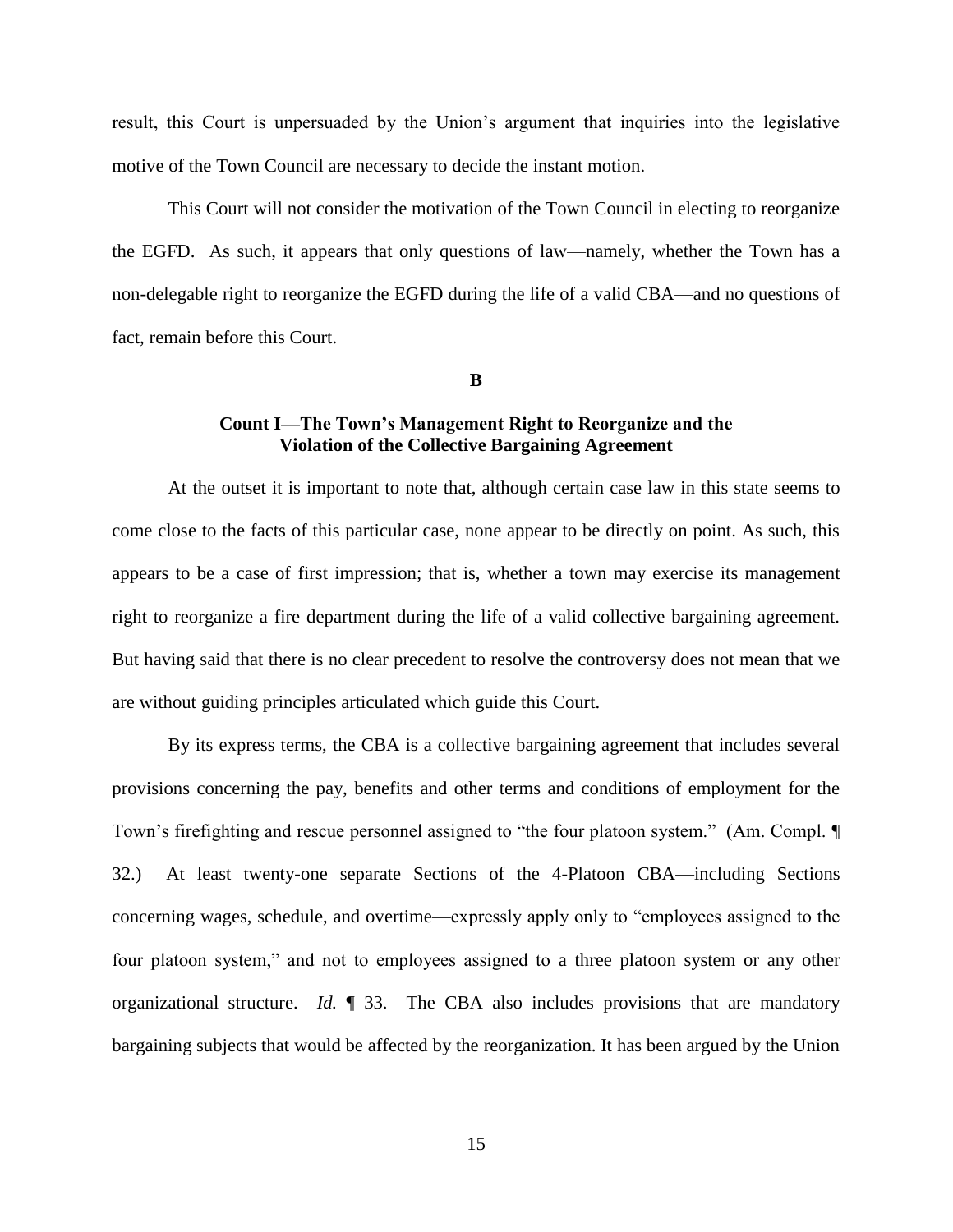that to implement a three platoon structure would directly conflict with numerous provisions in the CBA, thereby largely violating a valid and enforceable contract.

The Town argues that despite the fact that a valid CBA exists, under our Supreme Court case law they nonetheless have a management right to reorganize. The Town argues that this management right to reorganize is non-delegable and cannot be bargained away. As such, the Town contends that the CBA, insofar as it assigns its firefighters to a four platoon system, is "void *ab initio* and unenforceable as a matter of law" because it attempts to "impede a publicsector employer's statutory powers and obligations." (Pl.'s Second Supp. Mem. 2.) In support of its argument, the Town relies heavily on two Rhode Island Supreme Court cases and the line of cases that followed: *Town of N. Kingstown v. Int'l Ass'n of Firefighters, Local 1651*, 107 A.3d 304 (R.I. 2015) and *Vose v. R.I. Bhd. of Corr. Officers*, 587 A.2d 913 (R.I. 1991).

#### **1**

# *Town of N. Kingstown v. International Association of Firefighters*

The case that the Town argues is most instructive—and the Court agrees—as to whether it has a management right to implement a three platoon structure during the life of a valid CBA is *Town of N. Kingstown v. Int'l Ass'n of Firefighters, Local 1651 AFL-CIO*, 107 A.3d 304 (R.I. 2015) (hereinafter *North Kingstown*). In that case, the Town of North Kingstown unilaterally implemented a three platoon structure against the objections of the Union. It is important to note, however, that this implementation took place after the expiration of the CBA between North Kingstown and the Union. As a result of the unilateral reorganization, the union filed suit in the Washington County Superior Court seeking: (1) a declaratory judgment that the ordinance was invalid because it was passed in violation of the town charter; (2) a declaratory judgment that the town violated the Firefighters Arbitration Act (FFAA or the Act) and the State Labor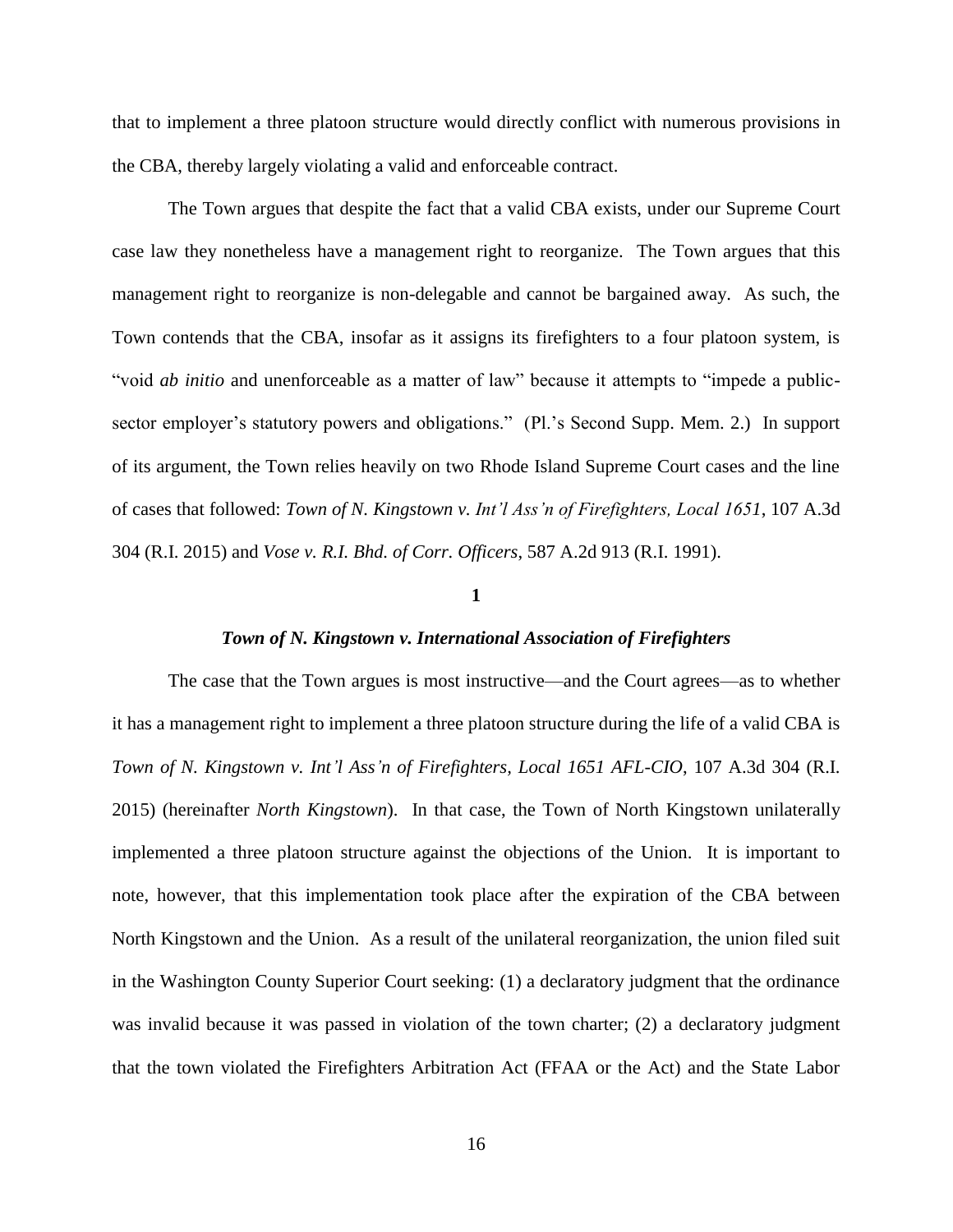Relations Act (SLRA); and (3) injunctive relief. The Superior Court issued a written decision declaring that, because it was passed in violation of the town charter, the ordinance imposing the restructuring was invalid.<sup>4</sup> North Kingstown appealed to the Rhode Island Supreme Court.

The FFAA establishes "the obligation of the [city or town] and the [union] . . . to bargain with each other in good faith with respect to [wages, rates of pay, hours, working conditions, and all other terms and conditions of employment]." *Id.* at 313 (quoting *[Fibreboard Paper Prods.](https://1.next.westlaw.com/Link/Document/FullText?findType=Y&serNum=1964124900&pubNum=0000708&originatingDoc=Ic3c91c7b98ca11e49488c8f438320c70&refType=RP&originationContext=document&transitionType=DocumentItem&contextData=(sc.History*oc.Search)) Corp. v. Nat'l Labor Relations Bd.,* [379 U.S. 203, 210 \(1964\)\)](https://1.next.westlaw.com/Link/Document/FullText?findType=Y&serNum=1964124900&pubNum=0000708&originatingDoc=Ic3c91c7b98ca11e49488c8f438320c70&refType=RP&originationContext=document&transitionType=DocumentItem&contextData=(sc.History*oc.Search)). However, there are also certain matters that may not be bargained away by a public employer. *North Kingstown*, 107 A.3d at 313 (citing *Vose*, [587 A.2d at 915\)](https://1.next.westlaw.com/Link/Document/FullText?findType=Y&serNum=1991052845&pubNum=0000162&originatingDoc=Ic3c91c7b98ca11e49488c8f438320c70&refType=RP&fi=co_pp_sp_162_915&originationContext=document&transitionType=DocumentItem&contextData=(sc.History*oc.Search)#co_pp_sp_162_915). The Court found that, for example, a public employer may not bargain away its statutory duties nor are they "at liberty to bargain away their powers and responsibilities with respect to the essence of the[ir] . . . mission." *Id.* (citing *N. [Providence Sch.](https://1.next.westlaw.com/Link/Document/FullText?findType=Y&serNum=2015865514&pubNum=0000162&originatingDoc=Ic3c91c7b98ca11e49488c8f438320c70&refType=RP&fi=co_pp_sp_162_347&originationContext=document&transitionType=DocumentItem&contextData=(sc.History*oc.Search)#co_pp_sp_162_347)  Comm. v. N. Providence Fed'n [of Teachers, Local 920, Am.](https://1.next.westlaw.com/Link/Document/FullText?findType=Y&serNum=2015865514&pubNum=0000162&originatingDoc=Ic3c91c7b98ca11e49488c8f438320c70&refType=RP&fi=co_pp_sp_162_347&originationContext=document&transitionType=DocumentItem&contextData=(sc.History*oc.Search)#co_pp_sp_162_347) Fed'n of Teachers,* 945 A.2d 339, [347 \(R.I.](https://1.next.westlaw.com/Link/Document/FullText?findType=Y&serNum=2015865514&pubNum=0000162&originatingDoc=Ic3c91c7b98ca11e49488c8f438320c70&refType=RP&fi=co_pp_sp_162_347&originationContext=document&transitionType=DocumentItem&contextData=(sc.History*oc.Search)#co_pp_sp_162_347) 2008)). "This prohibition can even hold true notwithstanding the fact that action taken related to the employer's mission or pursuant to a statutory obligation may impact something that is otherwise a mandatory subject of collective bargaining." *Id*.; *see also Vose,* [587 A.2d at](https://1.next.westlaw.com/Link/Document/FullText?findType=Y&serNum=1991052845&pubNum=0000162&originatingDoc=Ic3c91c7b98ca11e49488c8f438320c70&refType=RP&fi=co_pp_sp_162_916&originationContext=document&transitionType=DocumentItem&contextData=(sc.History*oc.Search)#co_pp_sp_162_916)  [916](https://1.next.westlaw.com/Link/Document/FullText?findType=Y&serNum=1991052845&pubNum=0000162&originatingDoc=Ic3c91c7b98ca11e49488c8f438320c70&refType=RP&fi=co_pp_sp_162_916&originationContext=document&transitionType=DocumentItem&contextData=(sc.History*oc.Search)#co_pp_sp_162_916) (holding that a collective bargaining agreement "shall not be interpreted as restricting the [public employer's] statutory power to order mandatory involuntary overtime").

 4 Importantly, the Superior Court in that case also noted that:

<sup>&</sup>quot;[T]he platoon structure of the Fire Department is a management right that may be properly asserted at the expiration of the CBA [and that] [g]oing forward the parties may agree to a new CBA that addresses the effects of this management change on mandatory bargaining subjects or proceed to interest arbitration, solely to determine the effects on mandatory bargaining subjects and not the management decision itself." *North Kingstown*, 107 A.3d at 308 (emphasis added).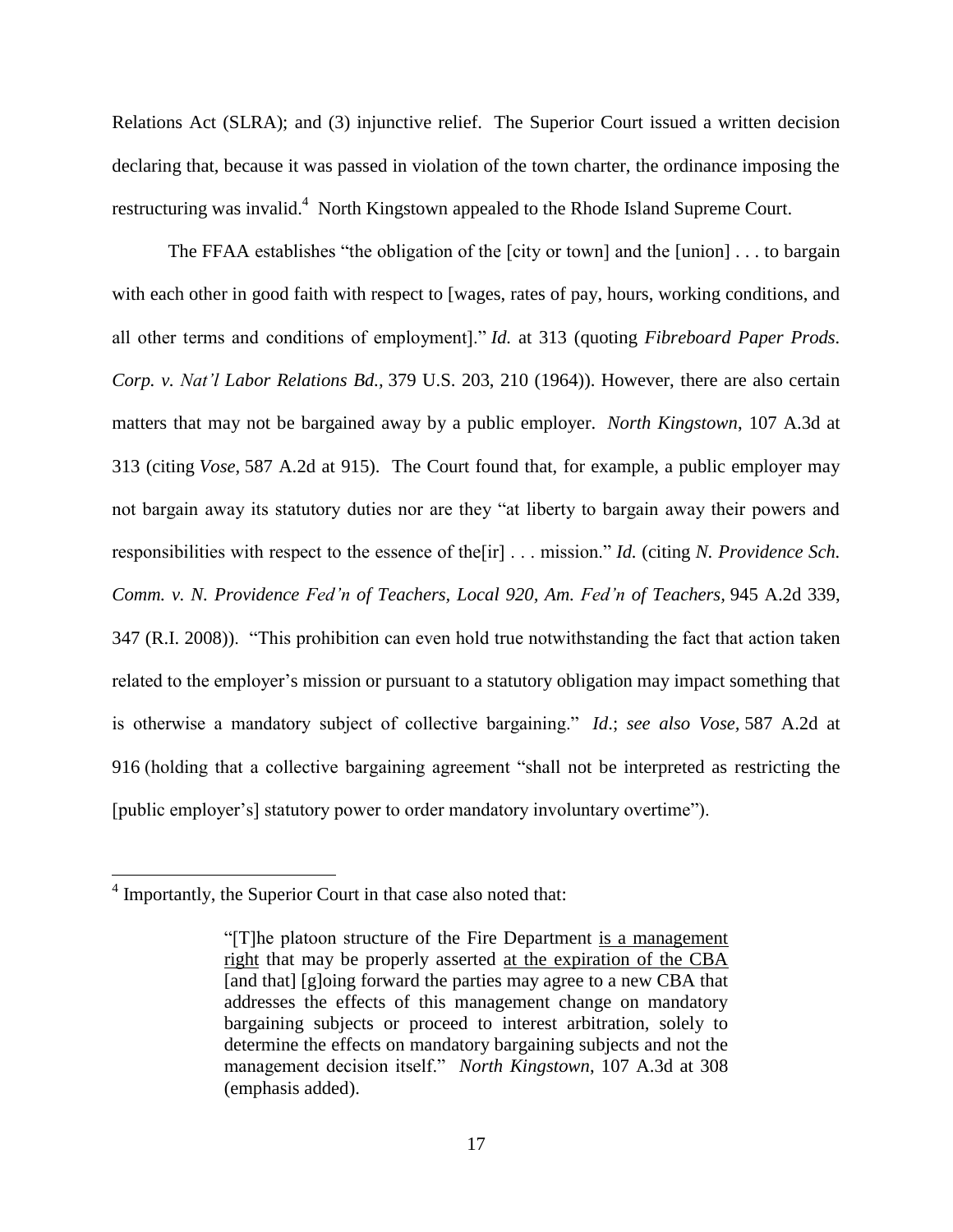The Court also noted that there are certain '"managerial decisions, which lie at the core of entrepreneurial control"' over an organization. *[Ford Motor Co. v. Nat'l](https://1.next.westlaw.com/Link/Document/FullText?findType=Y&serNum=1979135108&pubNum=0000708&originatingDoc=Ic3c91c7b98ca11e49488c8f438320c70&refType=RP&originationContext=document&transitionType=DocumentItem&contextData=(sc.History*oc.Search)) Labor Relations Bd.,* 441 [U.S. 488, 498 \(1979\)](https://1.next.westlaw.com/Link/Document/FullText?findType=Y&serNum=1979135108&pubNum=0000708&originatingDoc=Ic3c91c7b98ca11e49488c8f438320c70&refType=RP&originationContext=document&transitionType=DocumentItem&contextData=(sc.History*oc.Search)) (quoting *Fibreboard Paper Prods. Corp.*, 379 U.S. at 223). With respect to these decisions, a "union should [not] be able to dictate to the [employer]" because such "matters [are] strictly within the province of management." *[Barrington School Comm. v. R.I. State Labor](https://1.next.westlaw.com/Link/Document/FullText?findType=Y&serNum=1978115806&pubNum=0000162&originatingDoc=Ic3c91c7b98ca11e49488c8f438320c70&refType=RP&fi=co_pp_sp_162_1375&originationContext=document&transitionType=DocumentItem&contextData=(sc.History*oc.Search)#co_pp_sp_162_1375)  Relations Bd.*, [120 R.I. 470, 388 A.2d 1369](https://1.next.westlaw.com/Link/Document/FullText?findType=Y&serNum=1978115806&pubNum=0000162&originatingDoc=Ic3c91c7b98ca11e49488c8f438320c70&refType=RP&fi=co_pp_sp_162_1375&originationContext=document&transitionType=DocumentItem&contextData=(sc.History*oc.Search)#co_pp_sp_162_1375) (1978). It is clear from this decision that the "choice itself of whether or not to implement a particular management decision is not subject to mandatory bargaining and need not be submitted to arbitration." *North Kingstown*, 107 A.3d at 314. This holds true notwithstanding the fact that such a decision "may have effects sometimes profound effects—upon th[e] [terms and] conditions" of employment. *Id.* Working within this framework, the Court in *North Kingstown* has held that the decision to implement the three-platoon structure is a management right of the Town that cannot be delegated or bargained away. The Court found support for this notion among a number of different jurisdictions: *[State](https://1.next.westlaw.com/Link/Document/FullText?findType=Y&serNum=2001227868&pubNum=0000595&originatingDoc=Ic3c91c7b98ca11e49488c8f438320c70&refType=RP&fi=co_pp_sp_595_640&originationContext=document&transitionType=DocumentItem&contextData=(sc.History*oc.Search)#co_pp_sp_595_640)  ex rel. Quiring v. Bd. of Educ. of Indep. School Dist. [No. 173, Mountain Lake, Minnesota,](https://1.next.westlaw.com/Link/Document/FullText?findType=Y&serNum=2001227868&pubNum=0000595&originatingDoc=Ic3c91c7b98ca11e49488c8f438320c70&refType=RP&fi=co_pp_sp_595_640&originationContext=document&transitionType=DocumentItem&contextData=(sc.History*oc.Search)#co_pp_sp_595_640)* 623 [N.W.2d 634, 640 \(Minn.](https://1.next.westlaw.com/Link/Document/FullText?findType=Y&serNum=2001227868&pubNum=0000595&originatingDoc=Ic3c91c7b98ca11e49488c8f438320c70&refType=RP&fi=co_pp_sp_595_640&originationContext=document&transitionType=DocumentItem&contextData=(sc.History*oc.Search)#co_pp_sp_595_640) Ct. App. 2001) (holding that reorganization of organizational structure is a matter of inherent managerial policy that does not require negotiations with bargaining units); *Appeal of Int'l Ass'n [of Firefighters, AFL–CIO Local 1088](https://1.next.westlaw.com/Link/Document/FullText?findType=Y&serNum=1983133677&pubNum=0000162&originatingDoc=Ic3c91c7b98ca11e49488c8f438320c70&refType=RP&fi=co_pp_sp_162_100&originationContext=document&transitionType=DocumentItem&contextData=(sc.History*oc.Search)#co_pp_sp_162_100) v. City of Berlin*, 123 N.H. [404, 462 A.2d 98, 100 \(1983\)](https://1.next.westlaw.com/Link/Document/FullText?findType=Y&serNum=1983133677&pubNum=0000162&originatingDoc=Ic3c91c7b98ca11e49488c8f438320c70&refType=RP&fi=co_pp_sp_162_100&originationContext=document&transitionType=DocumentItem&contextData=(sc.History*oc.Search)#co_pp_sp_162_100) (upholding determination that alteration of fire department's "platoon size was a subject falling solely within management discretion"); *[Borough of Atlantic](https://1.next.westlaw.com/Link/Document/FullText?findType=Y&serNum=1984102474&pubNum=0000162&originatingDoc=Ic3c91c7b98ca11e49488c8f438320c70&refType=RP&fi=co_pp_sp_162_85&originationContext=document&transitionType=DocumentItem&contextData=(sc.History*oc.Search)#co_pp_sp_162_85)  [Highlands v. Atlantic Highlands PBA Local 242,](https://1.next.westlaw.com/Link/Document/FullText?findType=Y&serNum=1984102474&pubNum=0000162&originatingDoc=Ic3c91c7b98ca11e49488c8f438320c70&refType=RP&fi=co_pp_sp_162_85&originationContext=document&transitionType=DocumentItem&contextData=(sc.History*oc.Search)#co_pp_sp_162_85)* 192 N.J. Super. 71, 469 A.2d 80, 85 (Ct. App. Div. [1983\),](https://1.next.westlaw.com/Link/Document/FullText?findType=Y&serNum=1984102474&pubNum=0000162&originatingDoc=Ic3c91c7b98ca11e49488c8f438320c70&refType=RP&fi=co_pp_sp_162_85&originationContext=document&transitionType=DocumentItem&contextData=(sc.History*oc.Search)#co_pp_sp_162_85) *cert. denied,* [96 N.J. 293, 475 A.2d 588 \(1984\)](https://1.next.westlaw.com/Link/Document/FullText?findType=Y&serNum=1984222668&pubNum=0000162&originatingDoc=Ic3c91c7b98ca11e49488c8f438320c70&refType=RP&originationContext=document&transitionType=DocumentItem&contextData=(sc.History*oc.Search)) (holding that, based on particular facts, "issue of shift changes is nonnegotiable").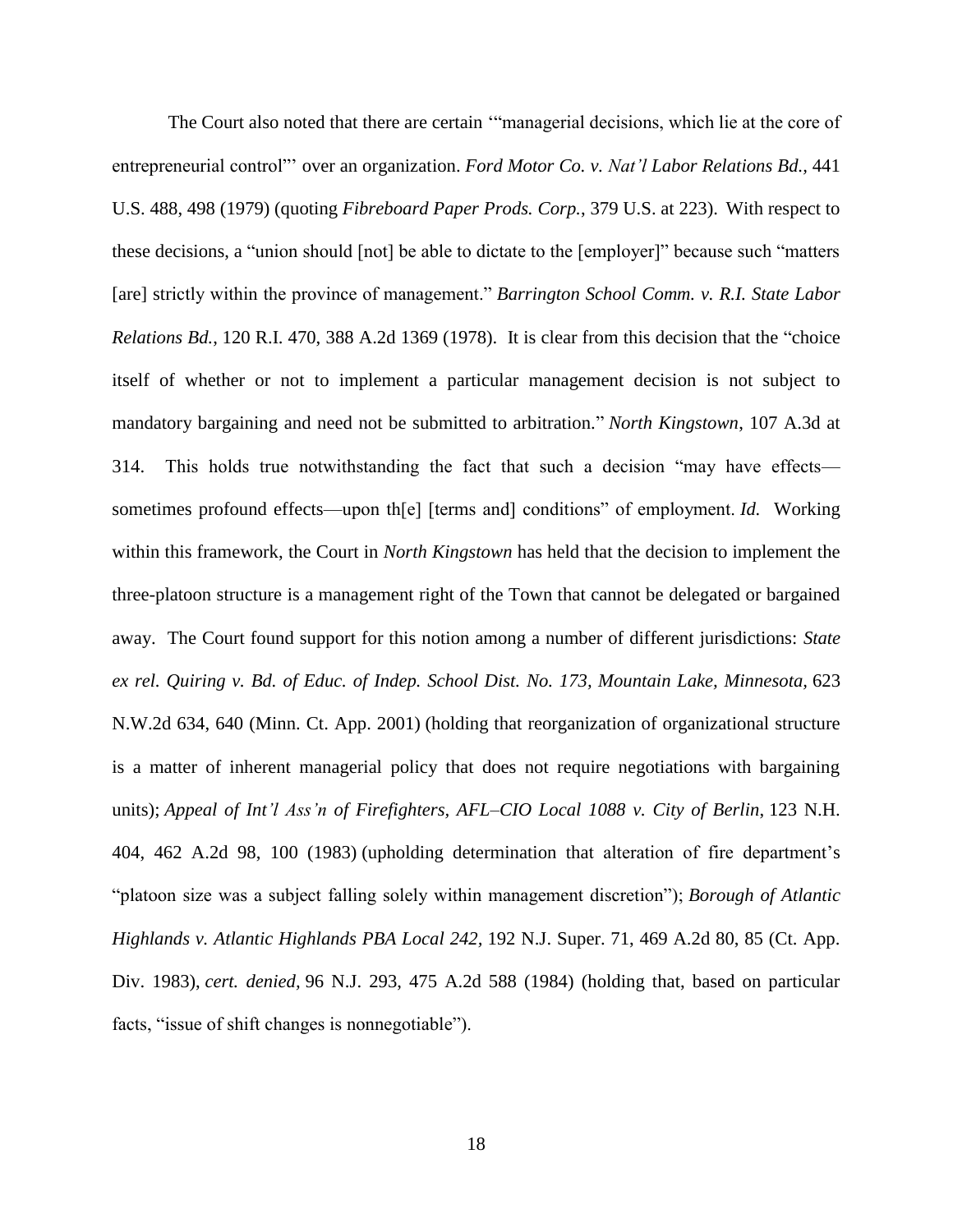Based on the *North Kingstown* case, the Town argues that they have a management right to reorganize the EGFD from a four platoon structure to a three platoon structure. The Town further contends that this management right cannot be bargained away and is therefore not subject to the CBA in any respect. It is clear from the decision in *North Kingstown* that the Town is correct when it asserts it has a management right to reorganize. However, it should be noted that there is a major factual difference between the *North Kingstown* and this case: the fact that the collective bargaining agreement in *North Kingstown* had expired whereas the CBA in this case has not. In *North Kingstown*, the court was unbridled by any other valid agreement and was left to simply examine whether a management right existed unhindered by any other factors.

The Court also noted that,

"Although the terms of the 2007–2010 CBA had expired and its terms do not 'fill a gap between CBAs,' *[Arena v. City of](https://1.next.westlaw.com/Link/Document/FullText?findType=Y&serNum=2011935101&pubNum=0000162&originatingDoc=Ic3c91c7b98ca11e49488c8f438320c70&refType=RP&fi=co_pp_sp_162_392&originationContext=document&transitionType=DocumentItem&contextData=(sc.UserEnteredCitation)#co_pp_sp_162_392)  Providence,* [919 A.2d 379, 392 \(R.I.](https://1.next.westlaw.com/Link/Document/FullText?findType=Y&serNum=2011935101&pubNum=0000162&originatingDoc=Ic3c91c7b98ca11e49488c8f438320c70&refType=RP&fi=co_pp_sp_162_392&originationContext=document&transitionType=DocumentItem&contextData=(sc.UserEnteredCitation)#co_pp_sp_162_392) 2007), we nonetheless find support for our determination [that the Town has a management right to reorganize] in the fact that the 2007–2010 CBA contained a management rights clause in which the town 'retain[ed] all other rights and responsibilities inherent in the Town Council, Town Manager, Director of Public Safety and the Fire Chief."' *North Kingstown*, 107 A.3d n.7 (emphasis added).

The Court added that "[t]his provision went unchanged in the 2010–2011 arbitration award" suggesting that such a management rights provision may likely be included in any newly drafted collective bargaining agreement. *Id*. Simply put, in this case a valid contract exists. Moreover, the current CBA would unquestionably be violated if the Town were permitted to reorganize the EGFD at this time. The Town has already effectively exercised its management right to organize the EGFD into a four platoon structure and a forty-two hour work week when it executed the CBA and now simply seeks to change its mind.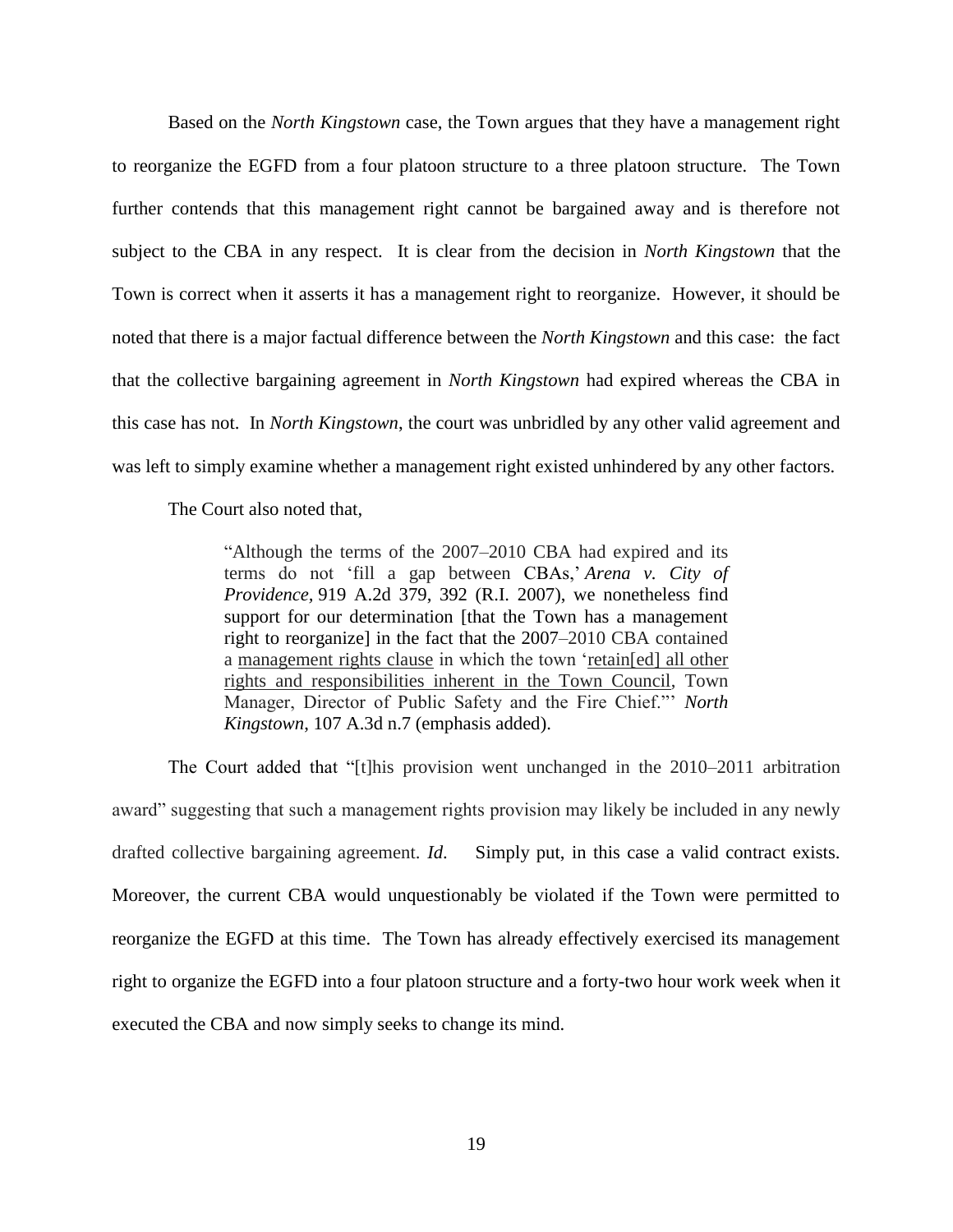It is also important to this Court to note that the decision in *North Kingstown* appears to

be limited by certain factors, none of which are present in this case. In making its decision, our

Supreme Court seemed to carefully limit its holding to the particular facts of the case remarking

that:

"Here, it is our opinion that the town's actions in implementing its decision to change to a three-platoon structure were lawful under the circumstances before us in this case. We reach this determination based on the union's failure to timely comply with [§](https://1.next.westlaw.com/Link/Document/FullText?findType=L&pubNum=1000038&cite=RISTS28-9.1-13&originatingDoc=Ic3c91c7b98ca11e49488c8f438320c70&refType=LQ&originationContext=document&transitionType=DocumentItem&contextData=(sc.UserEnteredCitation))  [28–9.1–13,](https://1.next.westlaw.com/Link/Document/FullText?findType=L&pubNum=1000038&cite=RISTS28-9.1-13&originatingDoc=Ic3c91c7b98ca11e49488c8f438320c70&refType=LQ&originationContext=document&transitionType=DocumentItem&contextData=(sc.UserEnteredCitation)) its failure to timely submit unresolved issues to arbitration pursuant to [§ 28–9.1–7,](https://1.next.westlaw.com/Link/Document/FullText?findType=L&pubNum=1000038&cite=RISTS28-9.1-7&originatingDoc=Ic3c91c7b98ca11e49488c8f438320c70&refType=LQ&originationContext=document&transitionType=DocumentItem&contextData=(sc.UserEnteredCitation)) and our reliance on both our own precedent and that of other courts. Critical to this holding is that the union had knowledge that the town had proposed to implement the three-platoon structure as early as the negotiations and hearings before the arbitration panel for the July 1, 2010 to June 30, 2011 contract year. Additionally, the union was put on formal notice at least as early as the first negotiation session on October 28, 2011, regarding matters pertaining to the 2011–2012 contract year, of the town's proposal to implement the threeplatoon structure." *North Kingstown*, 107 A.3d at 317.

The remainder of the decision is peppered with language that would suggest the Court's

decision was at least partially based upon the fact that the Union failed to comply with certain

requirements of the FFAA. The Court added:

"Here, we note that the union had knowledge of the town's proposal to implement the three-platoon structure during the proceedings leading up to the July 1, 2010 to June 30, 2011 arbitration award and also that the union failed to timely comply with [§ 28-9.1-13.](https://1.next.westlaw.com/Link/Document/FullText?findType=L&pubNum=1000038&cite=RISTS28-9.1-13&originatingDoc=Ic3c91c7b98ca11e49488c8f438320c70&refType=LQ&originationContext=document&transitionType=DocumentItem&contextData=(sc.UserEnteredCitation)) It is certainly arguable that these facts alone may have justified the town in implementing its decision to reorganize in a three-platoon structure. *See [Town of Burrillville,](https://1.next.westlaw.com/Link/Document/FullText?findType=Y&serNum=2012165434&pubNum=0000162&originatingDoc=Ic3c91c7b98ca11e49488c8f438320c70&refType=RP&fi=co_pp_sp_162_120&originationContext=document&transitionType=DocumentItem&contextData=(sc.UserEnteredCitation)#co_pp_sp_162_120)* 921 A.2d at [120;](https://1.next.westlaw.com/Link/Document/FullText?findType=Y&serNum=2012165434&pubNum=0000162&originatingDoc=Ic3c91c7b98ca11e49488c8f438320c70&refType=RP&fi=co_pp_sp_162_120&originationContext=document&transitionType=DocumentItem&contextData=(sc.UserEnteredCitation)#co_pp_sp_162_120) *Town of Tiverton,* [118 R.I. at 166-67, 372 A.2d at 1276.](https://1.next.westlaw.com/Link/Document/FullText?findType=Y&serNum=1977102255&pubNum=0000162&originatingDoc=Ic3c91c7b98ca11e49488c8f438320c70&refType=RP&fi=co_pp_sp_162_1276&originationContext=document&transitionType=DocumentItem&contextData=(sc.UserEnteredCitation)#co_pp_sp_162_1276) Without doubt, however, because: (1) the union had knowledge of the town's desire to implement the three-platoon structure from the previous year's negotiations; (2) the union failed to timely comply with  $\S$  28-9.1-13; (3) the town formally proposed the implementation of the three-platoon structure at the October 28, 2011, negotiating session; and (4) the union failed to timely submit unresolved issues to interest arbitration pursuant to [§ 28-9.1-7,](https://1.next.westlaw.com/Link/Document/FullText?findType=L&pubNum=1000038&cite=RISTS28-9.1-7&originatingDoc=Ic3c91c7b98ca11e49488c8f438320c70&refType=LQ&originationContext=document&transitionType=DocumentItem&contextData=(sc.UserEnteredCitation)) the town's implementation of its decision to reorganize in a three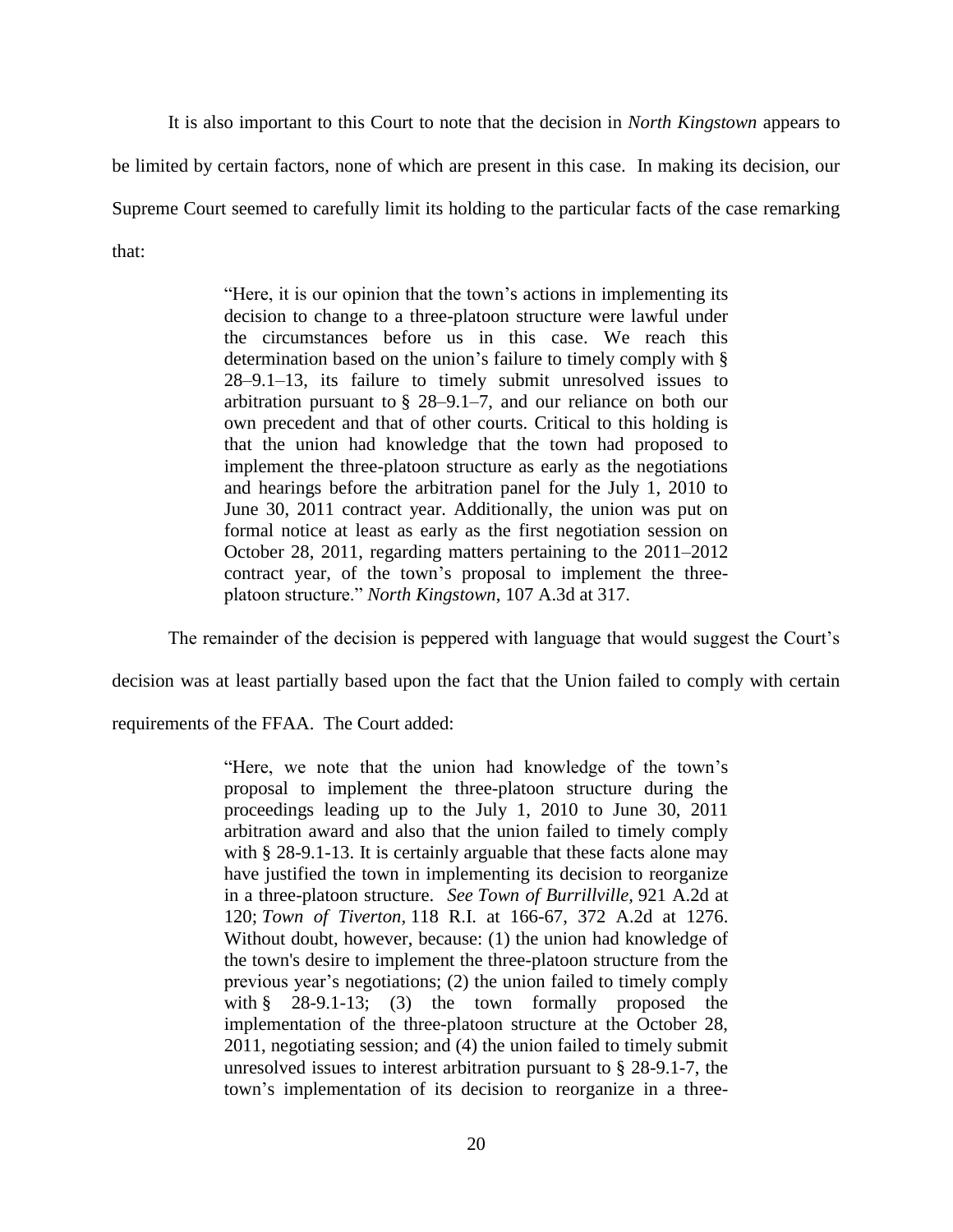platoon structure was lawful. *See [Town of Burrillville,](https://1.next.westlaw.com/Link/Document/FullText?findType=Y&serNum=2012165434&pubNum=0000162&originatingDoc=Ic3c91c7b98ca11e49488c8f438320c70&refType=RP&fi=co_pp_sp_162_120&originationContext=document&transitionType=DocumentItem&contextData=(sc.UserEnteredCitation)#co_pp_sp_162_120)* 921 A.2d at [120;](https://1.next.westlaw.com/Link/Document/FullText?findType=Y&serNum=2012165434&pubNum=0000162&originatingDoc=Ic3c91c7b98ca11e49488c8f438320c70&refType=RP&fi=co_pp_sp_162_120&originationContext=document&transitionType=DocumentItem&contextData=(sc.UserEnteredCitation)#co_pp_sp_162_120) *[Lime Rock Fire District,](https://1.next.westlaw.com/Link/Document/FullText?findType=Y&serNum=1996079897&pubNum=0000162&originatingDoc=Ic3c91c7b98ca11e49488c8f438320c70&refType=RP&fi=co_pp_sp_162_54&originationContext=document&transitionType=DocumentItem&contextData=(sc.UserEnteredCitation)#co_pp_sp_162_54)* 673 A.2d at 54. . . .

Had the same series and confluence of events not occurred, the town may not have been justified in implementing the threeplatoon structure." *Id.* (emphasis added).

Here, we have no such noncompliance by the Union. In addition, our case presents an additional obstacle in the form of a valid CBA that would hinder the Town's ability to reorganize at this time.

Although this Court acknowledges that *North Kingstown* vests a town with the management right to reorganize a department, we cannot ignore the stark differences between that case and ours. First and foremost, the Court in *North Kingstown* was not presented with a valid contract which would be violated by the exercise of this management right. Thus, its analysis was unhindered by any form of contract constraint. Furthermore, even if a collective bargaining agreement existed in that case, the Court established that, given the previously included management rights clause, the contract would have permitted the reorganization and no contract violation would have taken place. Finally, the effect that the Union's noncompliance with certain requirements of the FFAA had on the Court's decision cannot be ignored. Those particular failures on the part of the Union in *North Kingstown* were specifically addressed in the decision and clearly guided the Court's holding. As such, this Court finds *North Kingstown* is distinguishable from the case at hand, and thus instructive but not controlling.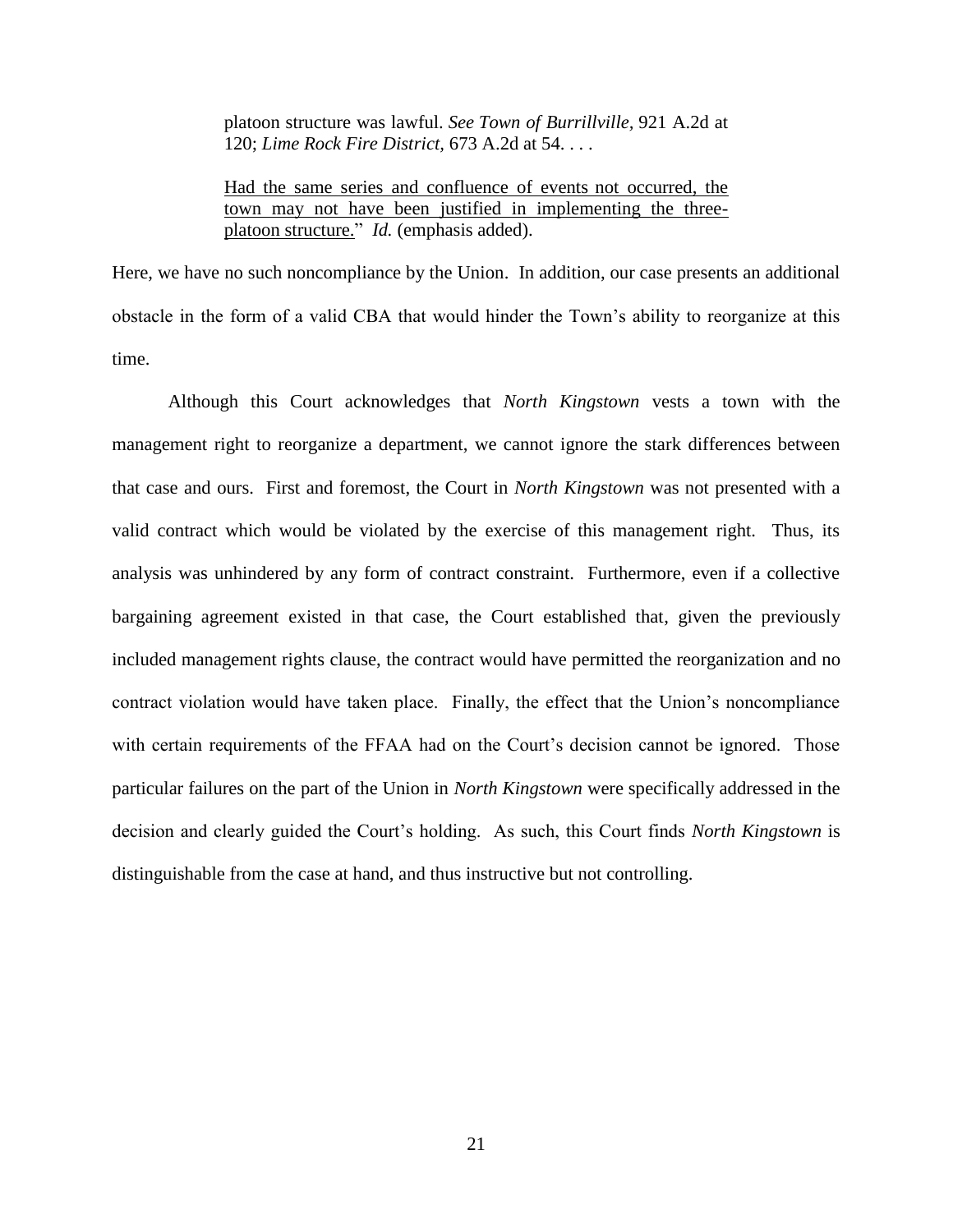#### *Doughty v. Elorza*

The Court has looked for guidance from another Justice of this Court who considered this matter subsequent to *North Kingstown*. Although not binding, this Court (Lanphear, J.) recently addressed the effect of a current collective bargaining agreement on a town's management right and appeared to have heavily relied on the *North Kingstown* case. In that case the court held:

> "The City of Providence makes a detailed analysis of the cases, but fails to focus on the key difference between the *North Kingstown* . . . case[] and the case at bar. In . . . *North Kingstown* . . . the parties had no collective bargaining agreement in effect. In the case at bar, the Providence Firefighters and the City of Providence have a collectively bargained agreement in effect, which . . . contains specific provisions addressing salaries, . . . rates of pay (*e.g.*, temporary service out of rank; . . . overtime, . . . regular work week (*i.e.*, maximum hours to be worked), and other conditions of employment. . . .

> "Here, the Defendant City of Providence eliminated a fire department battalion. There is little question that that is within its prerogative to do so. It is a management right pursuant to the *North Kingstown* decision. In doing so, the City of Providence recognized its obligation to negotiate in good faith concerning the ancillary aspects of employment, such as salary and the hours to be worked. If the negotiations prove unsuccessful, and the Union grieves the results, the parties must proceed to the method of dispute resolution which they agreed to in writing in their current contract. Article XVI of the contract provides for grievance hearings. There is no reason, nor any logic, to deviate from the express provisions of the contract now." *Doughty v. Elorza,* No. PC 2015-2534, 2015 WL 5432649, at \*4 (R.I. Super. Sept. 10, 2015) (hereinafter *Providence*).

Distinguishable from our case, however, is the substance of the collective bargaining agreement that was in effect in the *Providence* case. In that case, it would appear that the collective bargaining agreement did not specifically reference the platoon structure for which the fire department was to abide by. Instead, it seems from counsel's arguments that the collective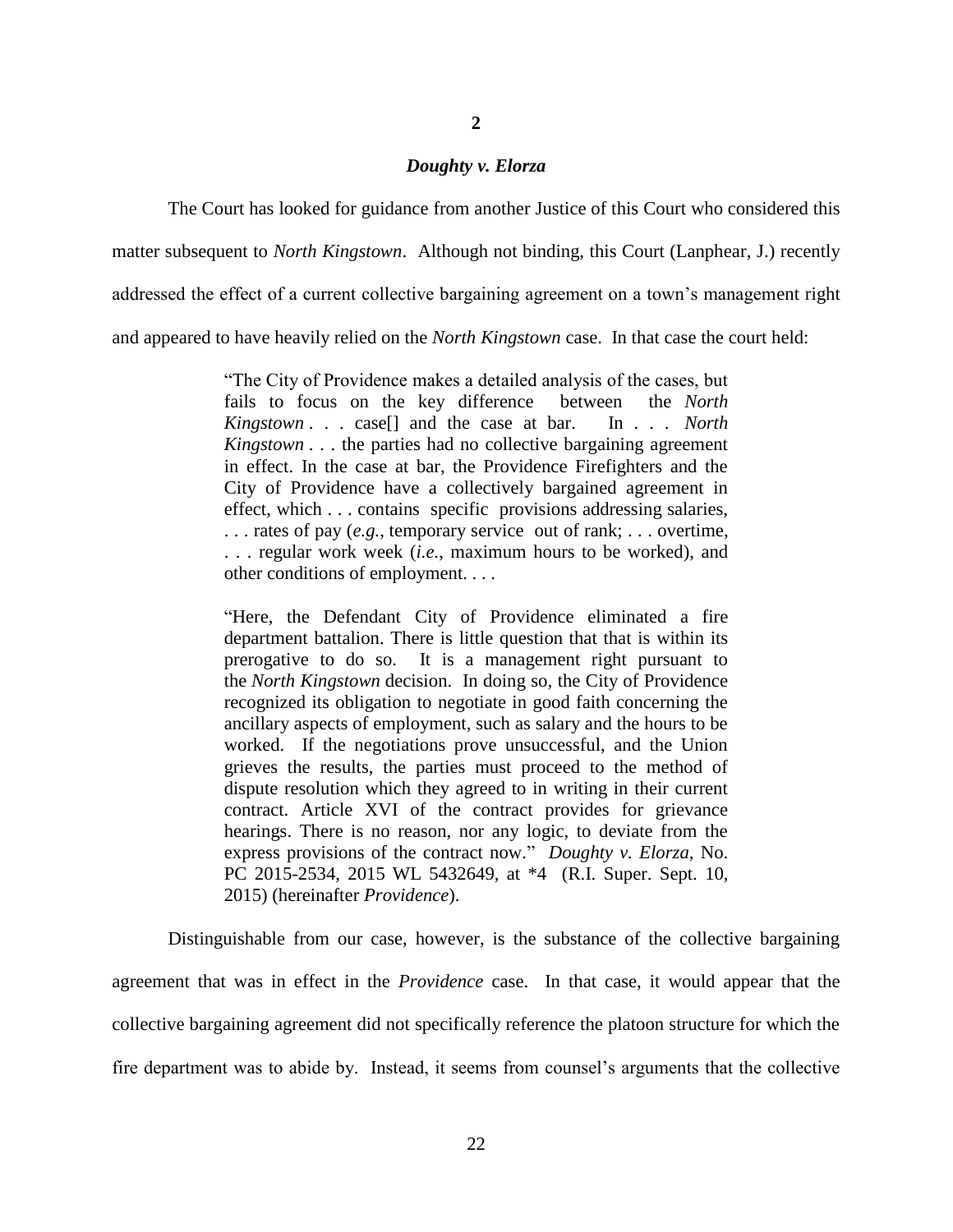bargaining agreement in *Providence* was entirely distinct from the CBA we have in this case. The collective bargaining agreement in *Providence* was drafted in very broad terms and failed to specifically mention a certain platoon structure at all. (Tr. 25, June 19, 2018.) Instead, it is surmised that there was no provision providing for a four platoon structure. *Id.* Essentially, there was no issue of contract violation in *Providence* because the contract in that case made no mention of a required structuring of the department. In this case, the CBA specifically delineates a very clear four platoon structure throughout, referencing a four platoon structure dozens of times. It is clear that the East Greenwich CBA was not drafted broadly, but very narrowly in order to purposefully dictate exactly what platoon structure would organize the EGFD through the life of the CBA. There is no possible avenue the Town can take to reorganize the EGFD from a four platoon structure to a three platoon structure without directly violating the CBA. That, of course, was not the case in *Providence*, where the reorganization took place without having any direct conflict with the city's collective bargaining agreement.

In addition, it is the Court's "understanding from looking at the original papers [that] there was . . . a significant dispute whether *Providence* even had a valid contract [given] the way it was approved." *Id.* at 14. However, it appears that at some point in the litigation in *Providence*, the "parties decided not to pursue that area of argument" and accepted that a valid contract existed. *Id.* Furthermore, at the beginning of the hearing, "the firefighters [were] already abiding by the terms of the City of Providence's unilateral battalion change—they [were] abiding by the new battalion configuration and [were] left with increased work hours and standing salaries" by the time litigation began. *Providence*, 2015 WL 5432649, at \*5. It was also determined that the *Providence* collective bargaining agreement did, in fact, include a management rights clause that allowed the city to "[retain] all rights and responsibilities granted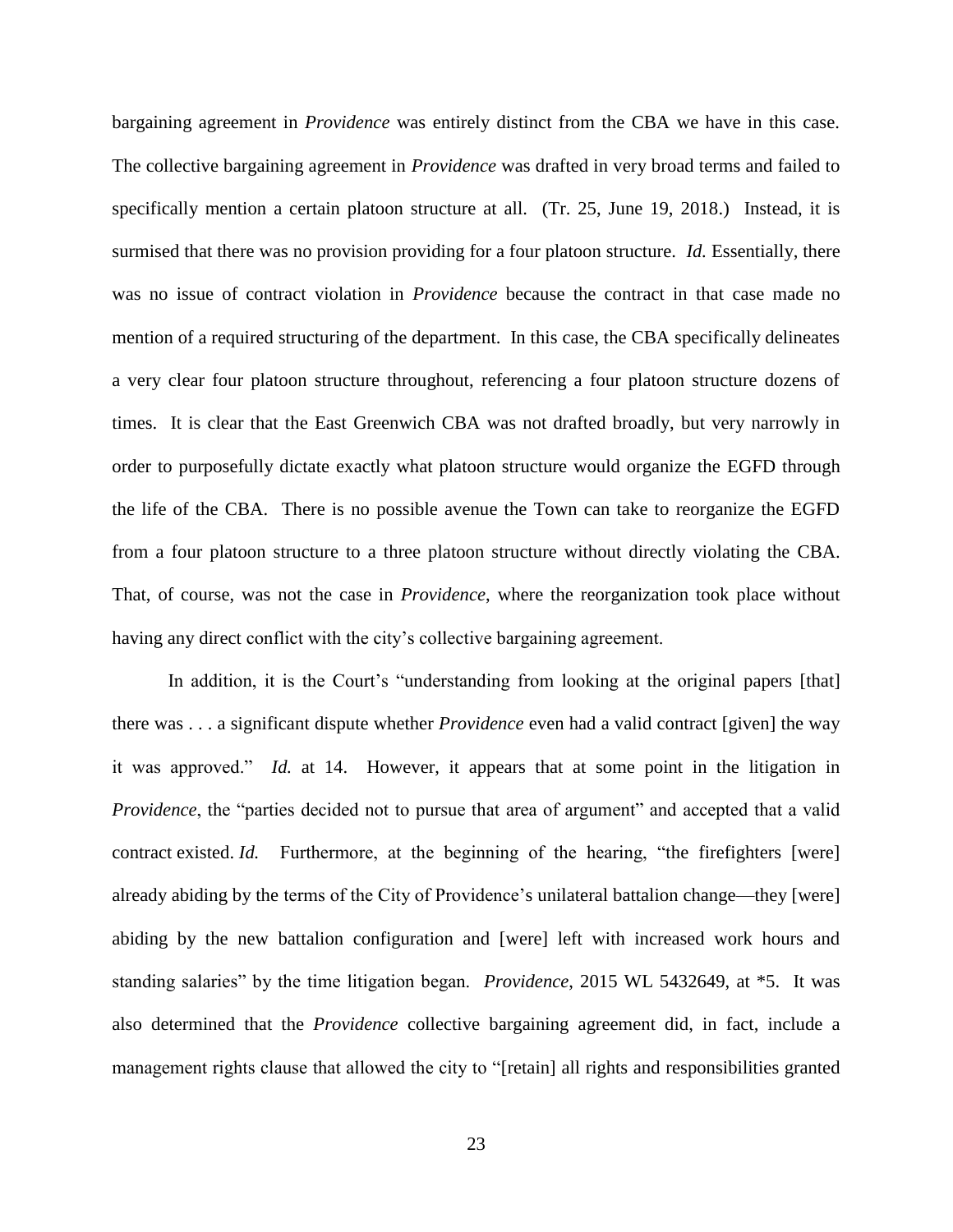by law to manage, control and direct its Fire Department." Tr. 25.This may explain why the Union's motion for injunctive relief at the beginning of *Providence* was denied by the court, allowing the implementation to take place, notwithstanding the fact that a current and valid CBA was in effect. While it may be argued that this decision to permit the reorganization prior to litigation goes to reinforce the notion that restructuring a department is a non-delegable management right, even with a valid CBA, the court's allowance of the reorganization in that case may have simply been a result of the fact that the contract did not conflict with the city's management right, given the management rights clause. The court in *Providence* was presented with an entirely distinct legal issue from what we have here.

Also distinguishable is the fact that negotiations on the pay, hours and other effects of the department reorganization took place prior to litigation*. Id*. at \*1. The Union had been given notice and an opportunity to bargain the effects of the reorganization. Here, no opportunity for the parties to negotiate has taken place. Rather, the Town has first looked to the Court for guidance. It is also indicated in *Providence* that the reason for the reorganization was an attempt to save financial resources. *Id.* Here, the Town has given no reason—apart from the assertion that they have a non-delegable right to reorganize—as to why this reorganization must take place.<sup>5</sup> In fact, at the hearing on June 19, 2018, the Town expressly stated that it was not

 $\overline{a}$ 

 $<sup>5</sup>$  In this case, no facts have been presented by either side in the pleadings to suggest any motive</sup> the Town has to reorganize the EGFD. The Union, in its objection to the present motion, refers to a press release dated December 19, 2017 which read:

<sup>&</sup>quot;The Town recently entered into negotiations with the Union. 'Currently, the Fire Department is incurring approximately 500 hours per week on overtime, which raises serious safety concerns. Clearly, something is wrong, and we are working to address that,' said East Greenwich Town Council President Suzanne Cienki. 'The Town is asking the Court for guidance and direction to ensure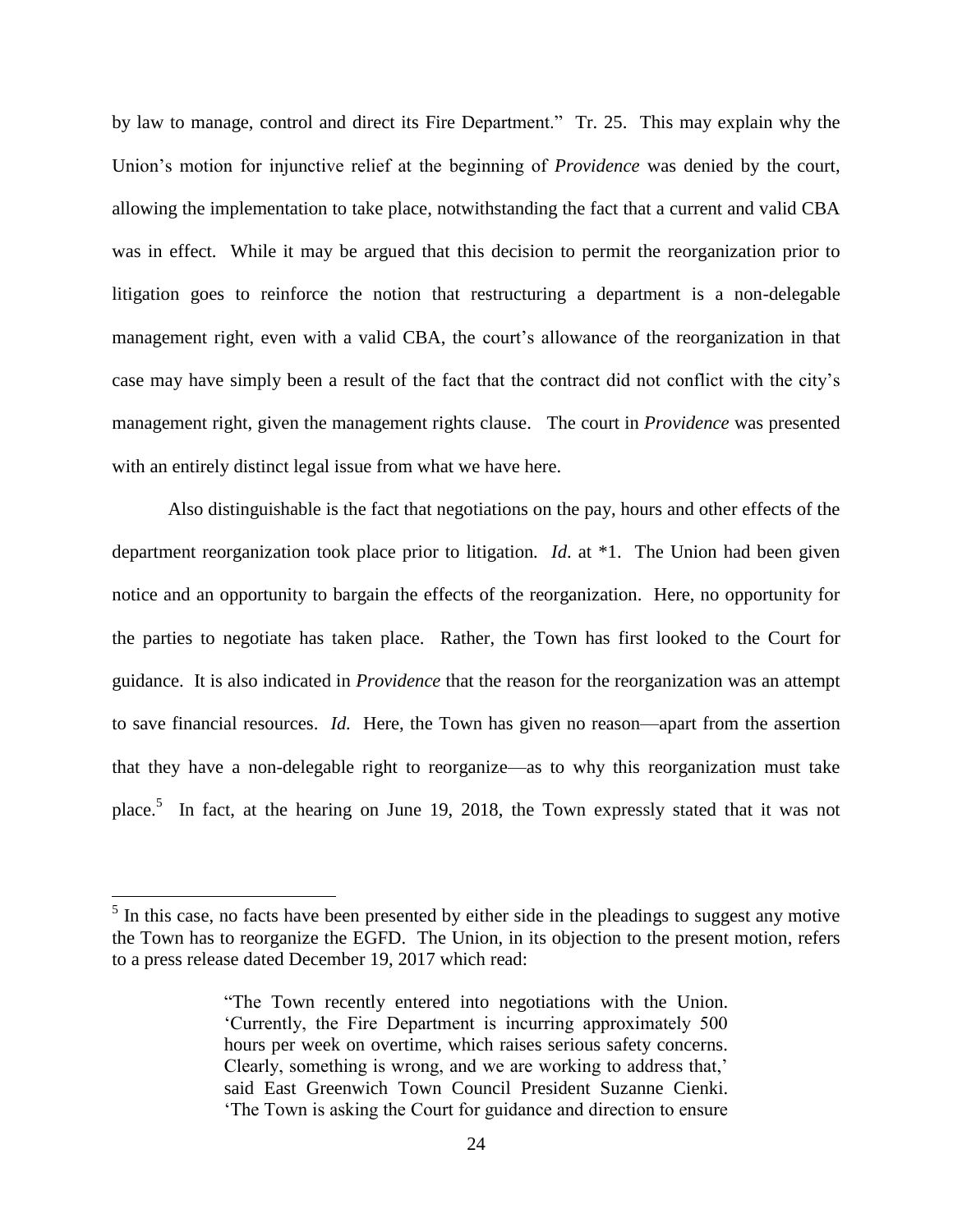providing any reason as to why the reorganization needed to take place. (Tr. 52-58, June 19, 2018.)

While *Providence* is factually similar to our case—given the fact that there was a valid collective bargaining agreement in effect at the time of the reorganization—there are nonetheless major differences which make it distinct. Much like the collective bargaining agreement in *North Kingstown*, which included a management rights clause, the collective bargaining agreement in *Providence* is substantively different from the CBA in effect in East Greenwich. In that case, the contract was questionably valid, broadly written and specifically permitted the Town to execute certain management rights. This is simply not the case with respect to the East Greenwich CBA. Further, unlike in *Providence*—where the Town and Union partook in extensive negotiations as to the reorganization prior to seeking judicial intervention—no negotiations or reasoning as to the need for this EGFD reorganization have been presented to the Court. Finally, unlike this case, in which the reorganization has yet to be implemented in any way, the fire department in *Providence* was already abiding by the terms of the reorganization by the time the issue was presented to the Court. This Court, for all these reasons, finds the *Providence* case factually distinguishable from the present matter.

#### **3**

#### *Vose v. R.I. Brotherhood of Correctional Officers*

The second Supreme Court case that the Town relies heavily on in making their argument—albeit a case more factually similar, but still distinct—is *Vose*. In *Vose*, "the department [of corrections] adopted a new policy in regard to requiring officers to work involuntary overtime. Up to that time the department followed the [collective bargaining]

 $\overline{a}$ 

East Greenwich resolves this situation in manner that is fair and equitable to both the Union and taxpayers.'"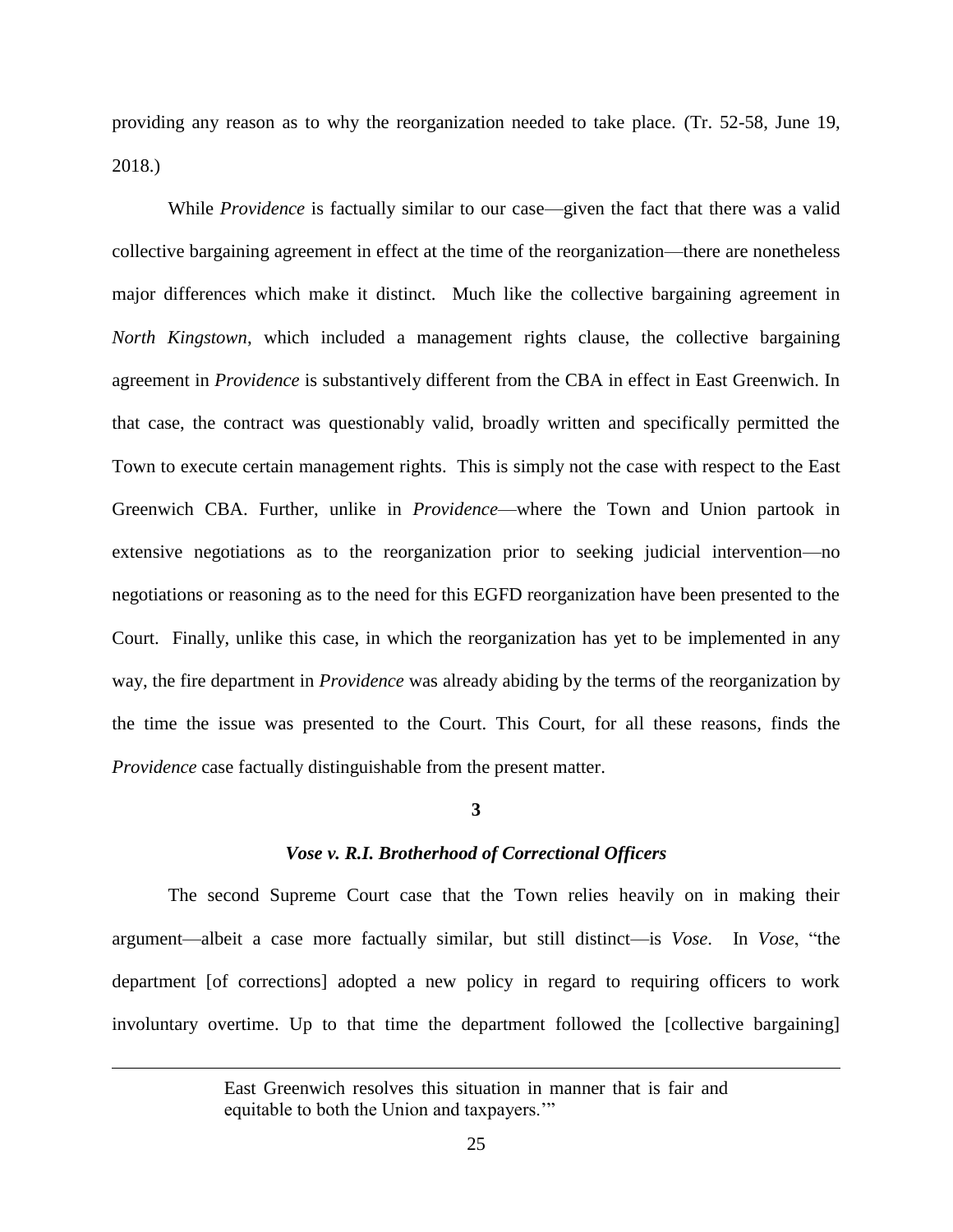agreement, which allowed the director to mandate involuntary overtime only if an 'emergency situation' exists." 587 A.2d at 913. Apparently, the reasoning for the change in department policy was due to "a spiraling increase in inmates at the Adult Correctional Institutions since 1979." The director attempted to deal with the increased population by authorizing extensive voluntary overtime because, despite the existence of many overtime workers, staffing remained insufficient during this spike in population. *Id.* at 914.

The Director of the Department of Corrections brought a declaratory judgment action to determine the Director's authority to unilaterally adopt a "policy requiring correctional officers to work mandatory involuntary overtime" notwithstanding the existence of a collective bargaining agreement that (1) restricted the Director's authority to order involuntary overtime "only" in an "emergency situation" and (2) required alleged violations of the collective bargaining agreement to be resolved through binding grievance arbitration. *Id.* at 913-14. The Director asked the Court "to declare that the department's new [overtime] policy [was] valid and that the [collective bargaining] agreement [was] invalid because it conflict[ed] with" the Director's statutory powers and obligations derived from G.L. 1956 (1988 Reenactment) § 42-56-10. *Id.* at 914.

In that case, the court found that the department of corrections did not have the authority to bargain away the director's § 42–56–10 statutory powers. The court relied on an analogous case, *Power v. City of Providence*, 582 A.2d 895 (R.I. 1990), in making its decision. The court noted that, "statutory powers and obligations cannot be contractually abdicated" and that an agreement in *direct* conflict with a statute would be considered "a nullity because '[c]ontracts entered into in contravention to a state statute . . . are illegal, and no contract rights are created thereby.'" *Vose,* 587 A.2d at 915 (citing *Birkett v. Chatterton*, 13 R.I. 299, 302 (1881)).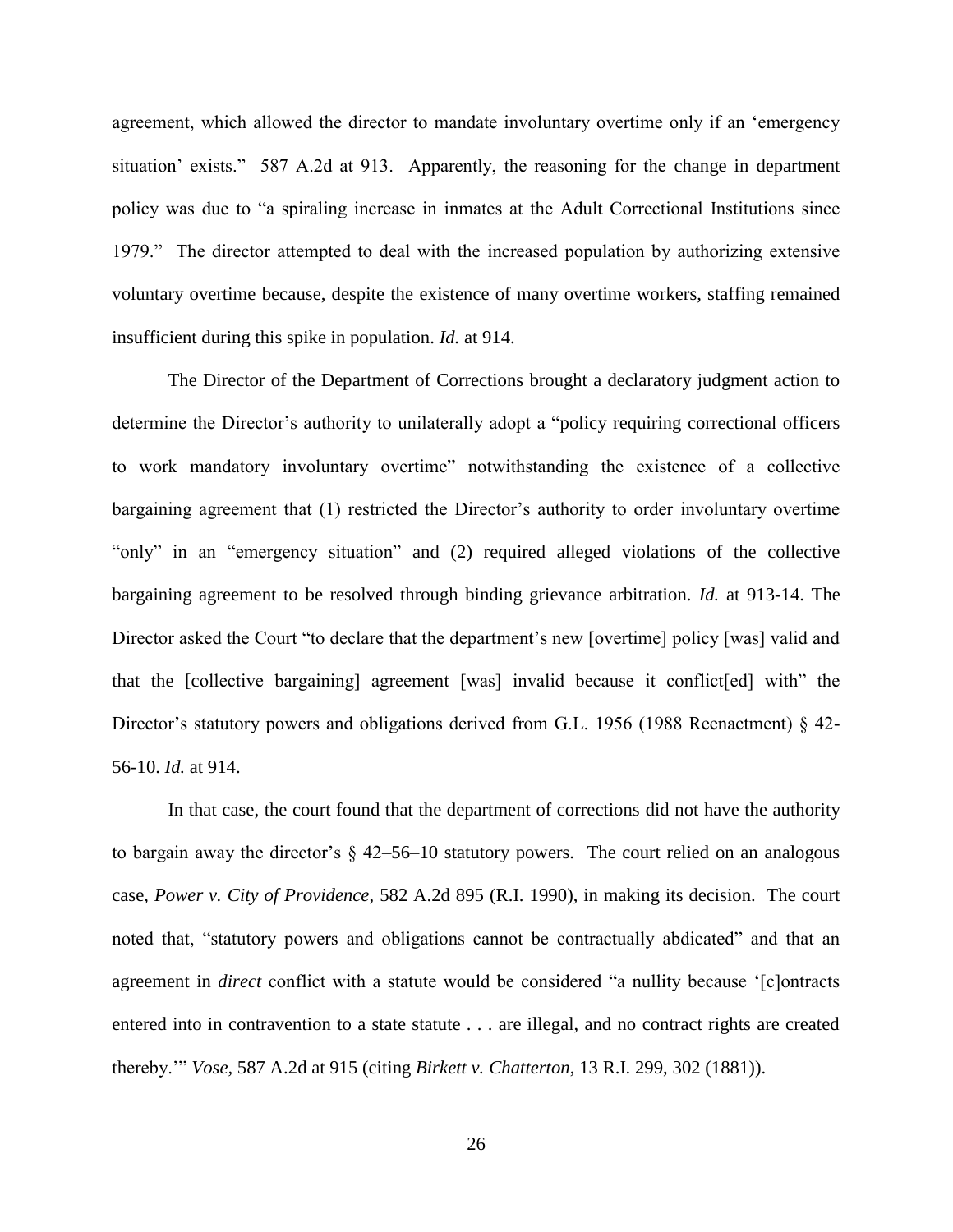Ultimately, the Court in *Vose* found that "the single provision in the collective bargaining] agreement strips the director of his ability to '[m]ake and promulgate necessary rules and regulations incidental to the exercise of his or her powers [to provide for] . . . safety, discipline, . . . care, and custody for all persons committed to correctional facilities.'" *Id.* (citing section  $42-56-10(v)$ ). The court further noted that "due to the exigencies incident to running a correctional institution, we could not fathom a result that would leave the director unable to provide for adequate security, regardless of whether an emergency is deemed to be present." *Id.* at 915-16. Finally, the court held that "the agreement with respect to involuntary mandatory overtime is invalid because it is an improper attempt to contractually restrict the director's statutory powers." *Id.* at 916.

The Town contends that provisions in the CBA contracting for a four platoon structure constitute interference with its statutory duty to reorganize the EGFD as proscribed by law. The Town cites *Vose* for the proposition that its statutory powers and obligations for the organization of the fire department cannot be contractually abdicated. 587 A.2d at 915. The Union argues the Town's position far exceeds the scope in *Vose*. In order to invalidate a contractual provision in a collective bargaining agreement, the Union suggests that the contested terms must either directly violate a statute or in some measurable way prevent or hinder the employer from carrying out its lawful duties or responsibilities.

In the instant case, the Town invokes its duties and responsibilities in Section C-85(p) of the Home Rule Charter (the Charter) which vests the Town with the statutory power and obligation to reorganize its fire department. The Charter states, in pertinent part, that the Town Manager "has [the] power and shall be required to: [r]eorganize departments subject to the approval of the Town Council"—as the source of its statutory authority. Charter  $\S$  C-85(p).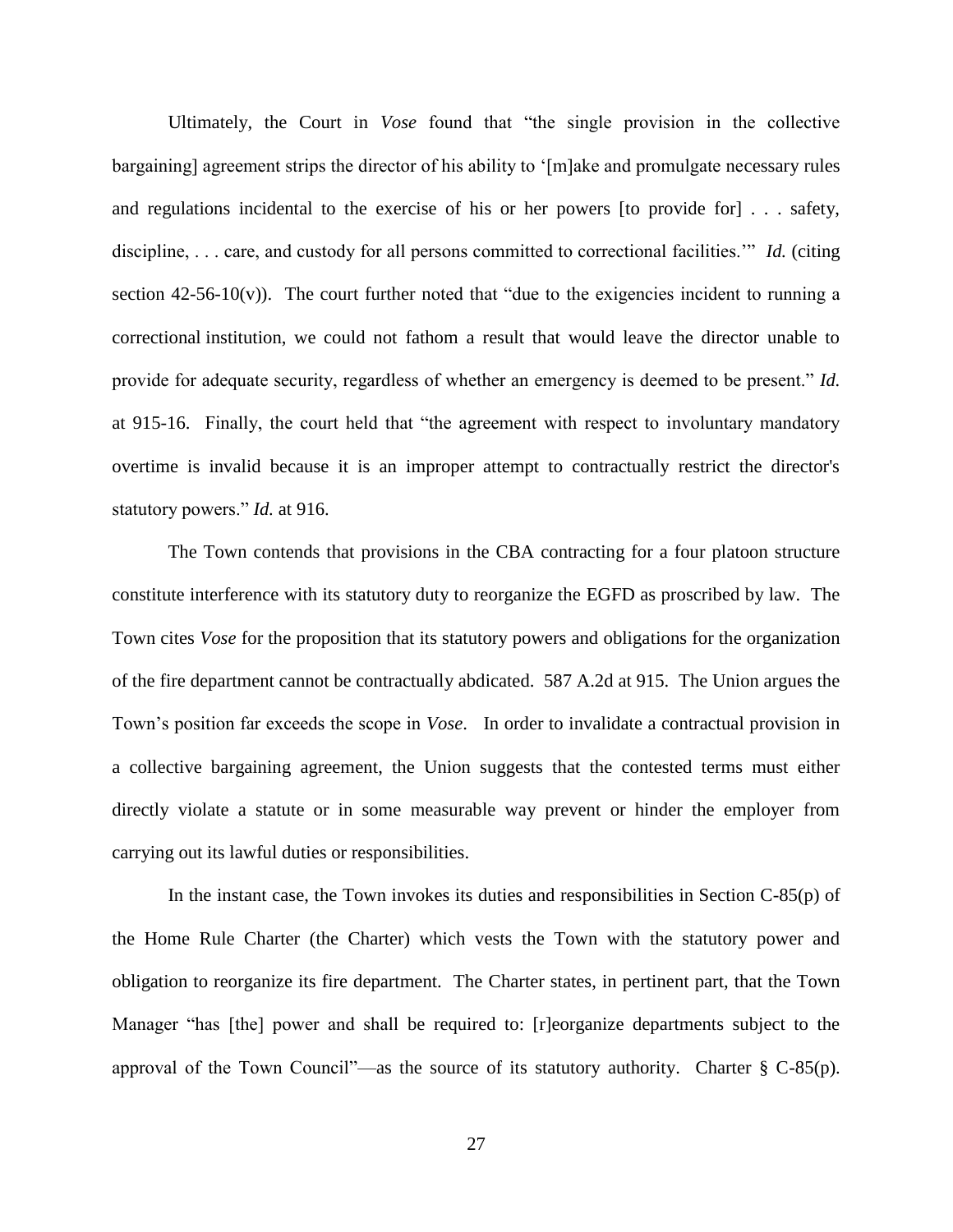The Town argues that, like the statutory powers and obligations at issue in *Vose*, the Town's statutory power and obligation to reorganize its fire department cannot be contractually abdicated. The Town goes on to argue that if there is conflict between the Town's statutory power and obligation to reorganize its fire department and its CBA, *Vose* dictates that the agreement "is invalid because it is an improper attempt to contractually restrict the [Town's] statutory powers." 587 A.2d at 916 (citing *Power*, 582 A.2d at 900). Finally, the Town contends that because the CBA directly conflicts with the Charter and is thus void, the parties assumed the risk that the contract could be invalidated at any time. The Town opted to exercise its management right to reorganize. At the hearing conducted on June 19, 2018, the Town suggested that:

> "[I]f the parties are agreeing with knowledge . . . that . . . the law [prohibits] us [to bargain away the Town's statutory right to reorganize a department] but [we] . . . enter into a contract anyway[.] [T]here is an assumption of risk on both sides . . . and the assumption of risk [is that the parties] . . . know the contract [to be] technically unlawful." (Tr. 45, June 19, 2018.)

However, the provisions in the CBA which expressly refer to a four platoon structure do not directly conflict with the Charter. The Court in *State v. R.I. All. of Soc. Servs. Employees, Local 580, SEIU* held that "the parties to a CBA have no legal authority to contravene state law by word or deed. Thus, statutory obligations cannot be bargained away via contrary provisions in a CBA . . . . Indeed, '[the Rhode Island Supreme] Court has previously held that powers and responsibilities assigned to governmental employers by state law may not be negotiated away.'" 747 A.2d 465, 469 (R.I. 2000) (quoting *Town of W. Warwick v. Local 2045, Council 94*, 714 A.2d 611, 612 (R.I. 1998) (emphasis omitted)). Such a conflict between a CBA and statute does not exist in this instance. Here, the Charter requires: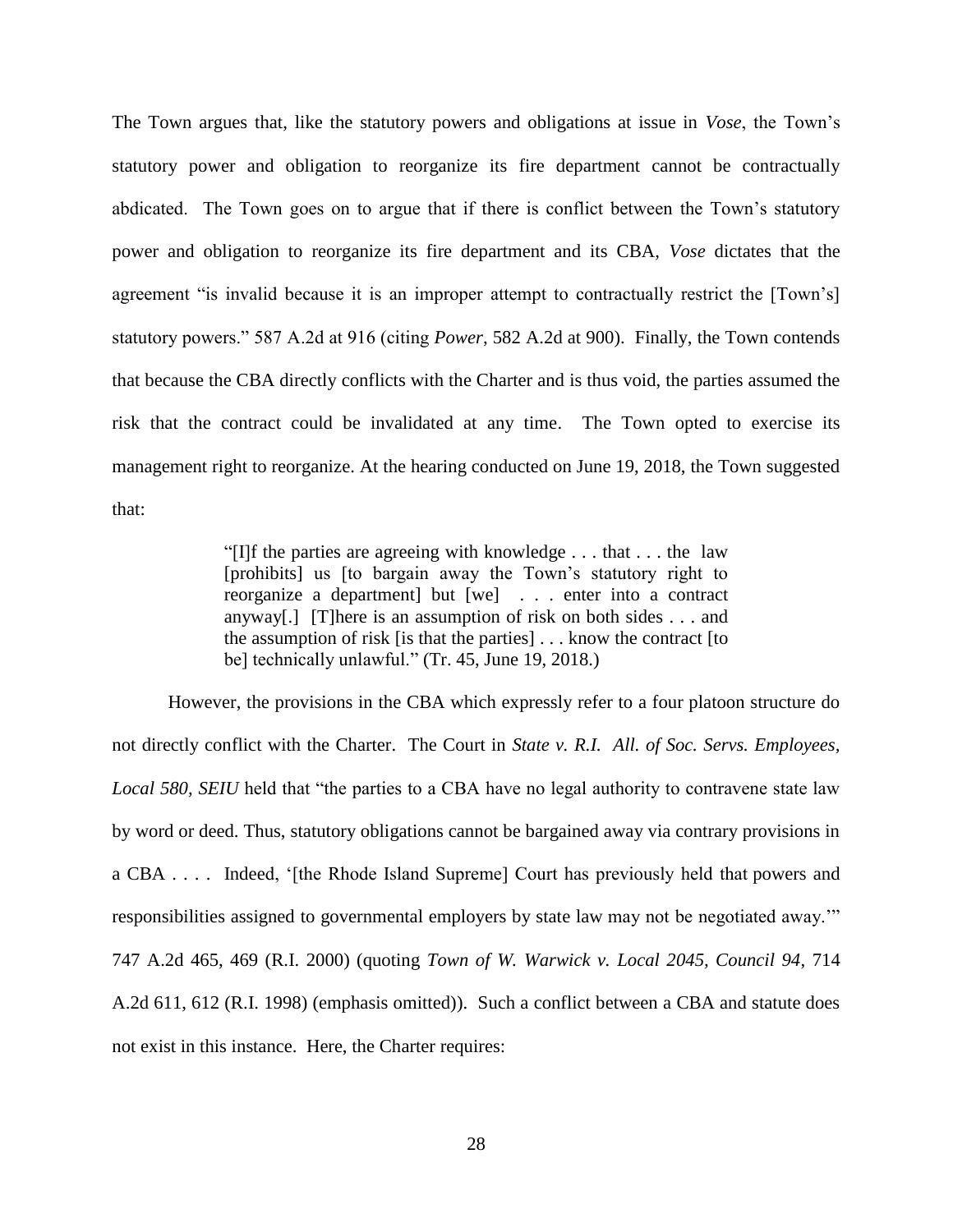"The Town Manager shall be the chief administrative officer of the Town. With the consent of the Town Council he or she may head one or more departments. He or she shall be responsible to the Town Council for the proper administration of all affairs of the Town and to that end has power and shall be required to: Reorganize departments subject to the approval of the Town Council, notwithstanding any section to the contrary." Charter § C-85(p).

The Charter does not require a three platoon system or particular shift schedule. Instead, the Charter merely designates what body may exercise certain management duties, granting the Town Council—as opposed to the Town Manager or Fire Chief—the ultimate authority to "reorganize departments." Although provisions in the CBA call for a certain organizational structure—in the form of a four platoon system—those provisions do not directly conflict with the requirement of the Charter. On the contrary, the provisions in the CBA simply comply with the Charter in that the Town Manager, with the consent of the Town Council, exercised her authority to organize the EGFD within a four platoon structure through the construction of the CBA. Keeping this in mind, we will not go out of our way to discover illegal elements in a contract. As it has been established, the CBA does not directly contravene the Charter and therefore, this Court is disinclined to make a ruling that would ultimately hold the CBA invalid.

The Town also neglects to identify other ways in which *Vose* is distinguishable from the case at bar. While it is evident that *Vose*, like the present case, involves a collective bargaining agreement in conflict with some statutory authority, the court in *Vose* only required a single provision in the collective bargaining agreement to be invalidated. Here, twenty-one provisions—a substantial portion of the CBA—would be invalidated if we were to find for the Plaintiff. Practically speaking, the entire CBA would be invalidated.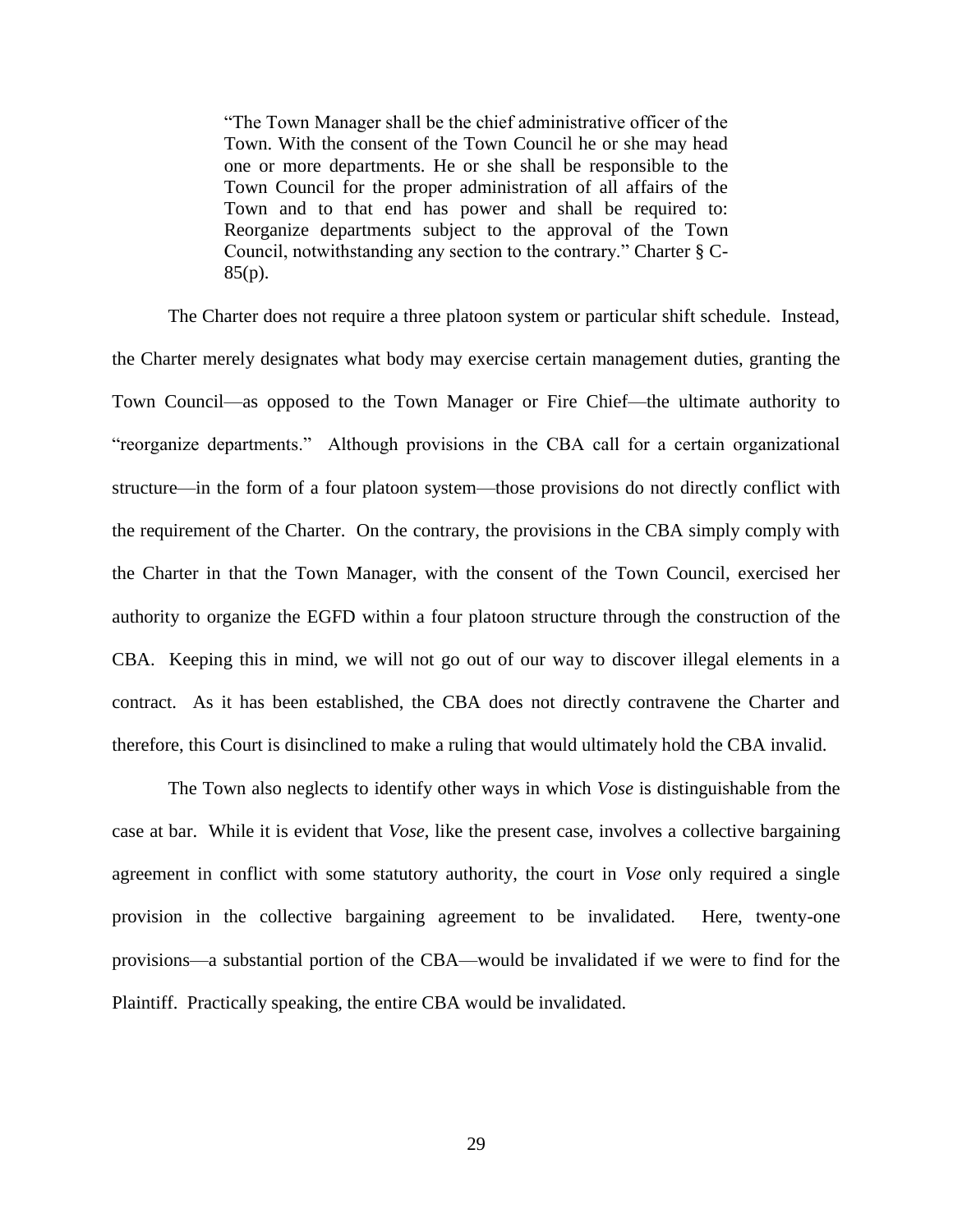Additionally, the need to invalidate the collective bargaining agreement in *Vose* was due to exigent circumstances related to health and safety. In that case, the collective bargaining agreement usurped the statutory authority given to the municipality and prevented it from fulfilling duties, "directly related to the essence of [its] mission" in that it prevented the town from providing adequate security. There was evidence of a crisis necessitating action that conflicted with the collective bargaining agreement. It appears that the Court intended to limit their holding to the specific facts of the case when it noted that it "could not fathom a result that would leave the director unable to provide for adequate security" regardless of what was delineated in the collective bargaining agreement. *Vose*, 587 A.2d at 916.

The idea that *Vose* was intended to be a narrow finding is supported by a number of cases following the decision. Three years after *Vose*, the Supreme Court confirmed the narrowness of its holding. In *R.I. Bhd. of Corr. Officers v. State*, the Director of the Department of Corrections invoked the State of Rhode Island Personnel Rules & Regulations, enacted pursuant to his statutory authority under G.L. 1956 (1990 Reenactment) § 36-4-8, to treat an officer as having resigned. 643 A.2d 817, 819 (R.I. 1994). This action was taken pursuant to Rule 6.04 of the State of Rhode Island Personnel Rules & Regulations which states in pertinent part: "[a]ny employee, who is absent from duty without authorized leave for five consecutive working days or who fails to resume his/her duties at the expiration of a leave of absence, shall be deemed to have resigned without notice." *Id.* at n.1. There was no dispute that the officer had been absent from duty without authorized leave for five consecutive working days. Nonetheless, the Union grieved the separation of employment under its collective bargaining agreement just-cause provision. *Id.* at 819. The matter proceeded to arbitration and the arbitrator found that there was no just cause for the officer's termination. *Id.* On appeal, the Superior Court vacated the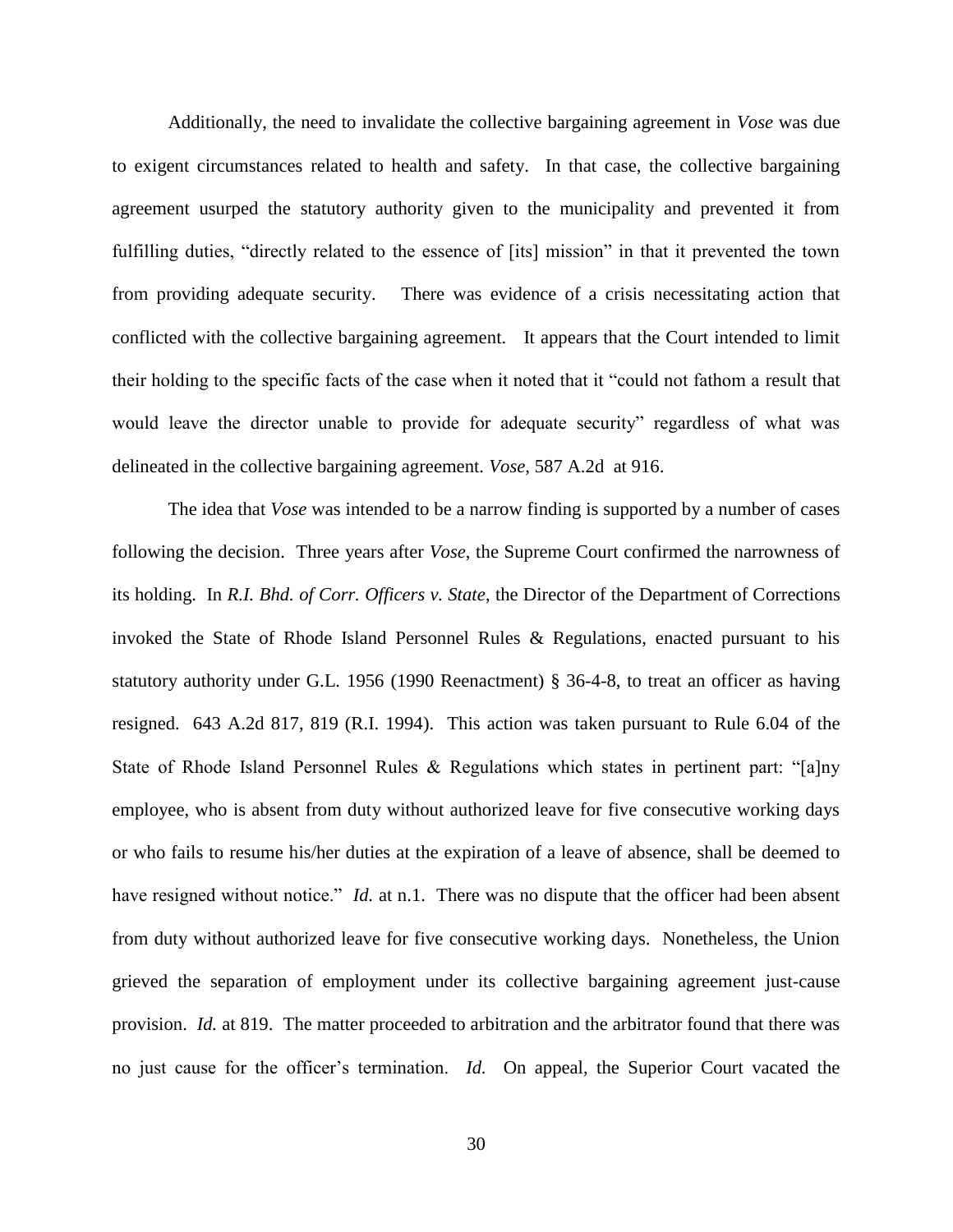decision, finding that, under *Vose*, the Director has certain "non-delegable" powers that cannot be "bargained away," including the power to find that an employee has violated the Personnel Rules. *Id.* at 820. The Rhode Island Supreme Court reversed the Superior Court and confirmed the arbitration award. Referring to *Vose*¸ the Supreme Court found:

> "Although it is true that there are *certain narrow circumstances* in which a supervisor, empowered by clearly delineated state law, must be allowed to act in a manner free of the constraints of the CBA . . . the situation in the case at bar does not involve such a critical area of state power." *Id.* at 822 (emphasis added).

Thus, our Supreme Court confirmed that such narrow circumstances that would allow a director to circumvent the requirements of a collective bargaining agreement exist only where the constraints of that agreement would "interfere with the power of the director of the department to perform any *essential aspect of his position*." *Id.* (emphasis added).

Additionally, in *State, Dep't of Mental Health, Retardation, & Hosps. v. R.I. Council 94, A.F.S.C.M.E., AFL-CIO*, the Department, concerned about the length of time its health-care employees could volunteer to work in one stretch without creating adverse health risks for the patients in its care, sought to limit employees to working two consecutive eight-hour shifts. 692 A.2d 318, 320 (R.I. 1997). The Director was vested with the statutory authority to "provide for the proper care . . . of all such [patients]" and to "adopt such rules and regulations governing the management of facilities . . . to insure the comfort and promote the welfare of the patients." *Id.* at 324 (citing *R.I. Bhd. of Corr. Officers,* 643 A.2d at 821 (recognizing that "there may be some limitations on a CBA to supersede state statutes in *certain critical areas* such as the obligation of the director of corrections to *require overtime services under emergent conditions* (emphasis added))).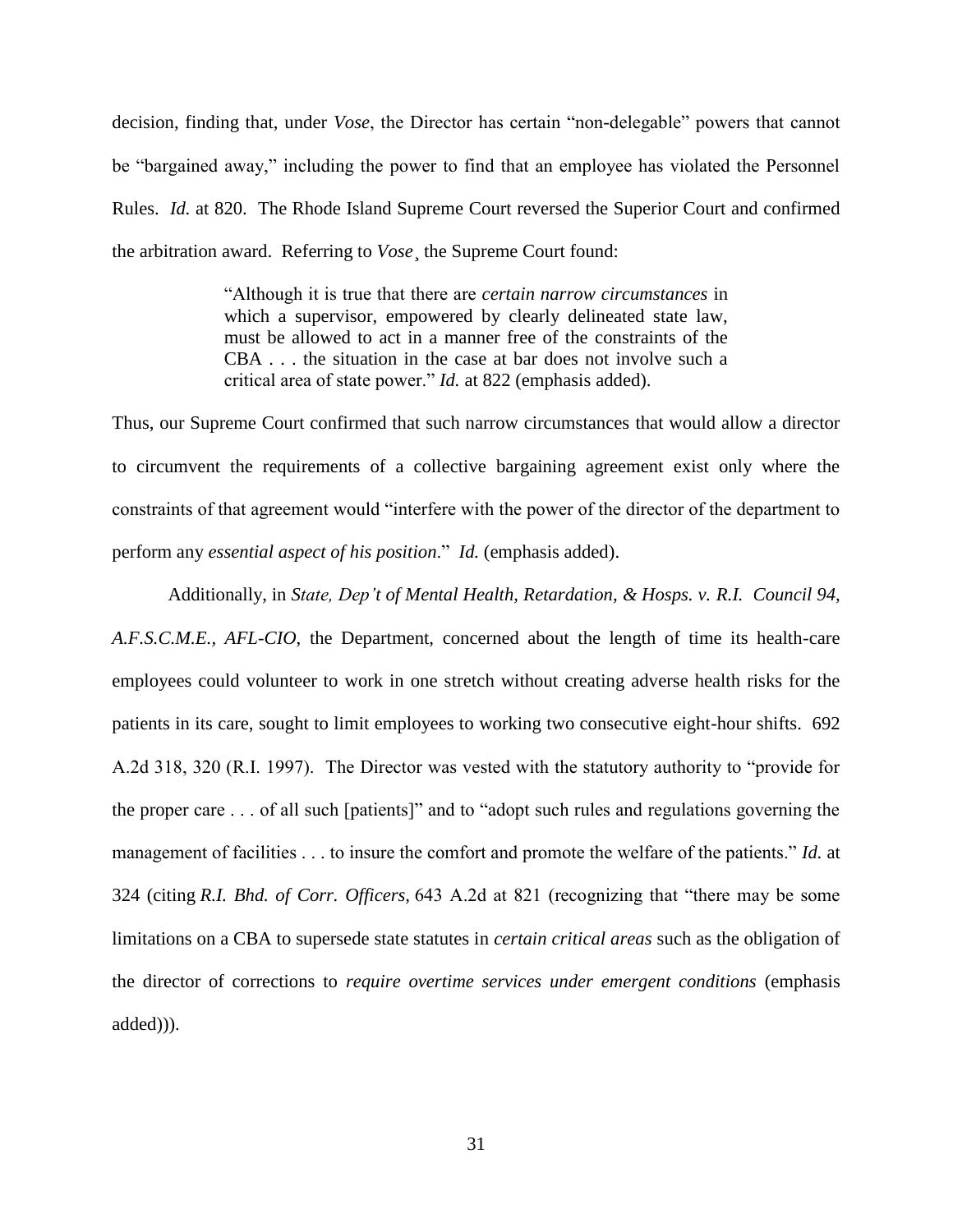In objection, the "union claimed that the department had a long-standing practice of allowing employees to work more than two consecutive shifts on a voluntary basis and that the CBA's past-practices clause insulated this custom from the state's attempt to bypass the collective-bargaining process and thereby unilaterally change the status quo." *Id.* at 320.

After a hearing, an arbitrator bestowed on the "hospital's employees the unilateral right to decide for themselves whether they are competent to care for the state's mental patients for extended periods far in excess of the normal workday." *Id.* at 324. Our Supreme Court, however, reversed the arbitrator's award holding that:

> "Given [the Department's] statutory responsibilities to 'take all necessary steps to promote the health of the . . . patients' and to 'adopt such rules and regulations . . . to insure the comfort and promote the welfare of the patients,' . . . the department [should not] have to put patients at risk by being forced to allow its disabled patients to be cared for by employees who insist on voluntarily working three consecutive shifts in nonemergency situations." *Id.* at 324-25.

Of course, it should be noted that, like in *Vose*, the Department was vested with a statutory authority affecting the health and safety of patients. The Supreme Court emphasized the importance of this factor and reasoned that to favor the collective bargaining agreement and permit workers to voluntarily work more than two consecutive shifts potentially put patients at risk—a result the Court could not tolerate. *See id.* at 325. No such circumstances exist in this case. In fact, no reasoning whatsoever has been given as to why this reorganization must take place, nor why it must take place during the life of a valid CBA which the Town Council itself the body authorized to approve the implementation of the reorganization—ratified.

In sum, the circumstances of each case—*Vose* and East Greenwich—are simply too dissimilar to make the holding in *Vose* binding in this instance. First, and most importantly, is the fact that the contract in *Vose* directly conflicted with the Director's statutory authority to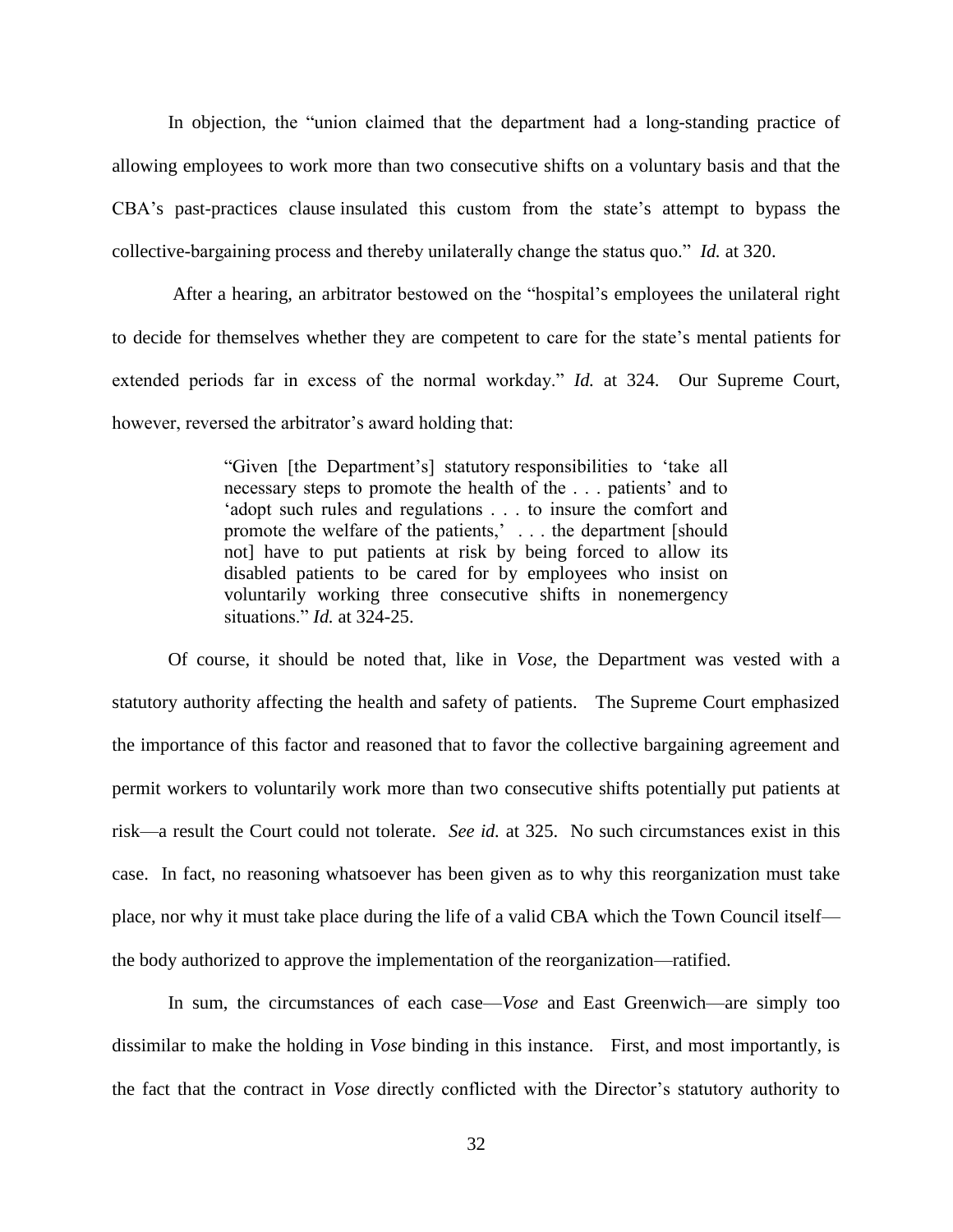provide for the safety of all persons committed to the correctional facility. Here, no such conflict exists as the CBA in no way contravenes the statutory authority vested with the Town Manager and Town Council through the Charter. Additionally, the court in *Vose* required only a single provision of the collective bargaining agreement to be invalidated, unlike this case in which the entire contract would be invalidated. The court in *Vose* found certain exigent circumstances having to do with health and safety permitting the collective bargaining agreement to be invalidated. In this case, the Town has presented the Court with no circumstances that would justify it to invalidate the CBA at present. As such, this Court also finds *Vose* to be distinguishable from the facts presented in the instant case.

#### **Decision**

After careful review of the *North Kingstown* case, the *Providence* case, *Vose*, and all other cases which have already discussed this issue, this Court finds that the Town cannot reorganize the EGFD, changing from a four platoon structure to a three platoon structure wherein the middle of a contract. It is clear that the Town has the right to do so—the right is nondelegable and does not need the consent of the Union. But the Town and Union, knowing their rights after the *North Kingstown* decision, agreed to and are bound under the three-year CBA. The Town executed its management rights and agreed with the Union as to the organizational structure of the EGFD for three years. The fire fighters of East Greenwich relied on that contract to plan their professional and personal lives. The Town and Union have expectations as to the execution and performance of the contract for the next three years.

For the Town to now say, "well, we changed our minds," in the face of this three-year agreement without giving notice and without any negotiation is simply unfair. For the Town to now suggest that when a union enters into a contract with the Town, there is an "assumption of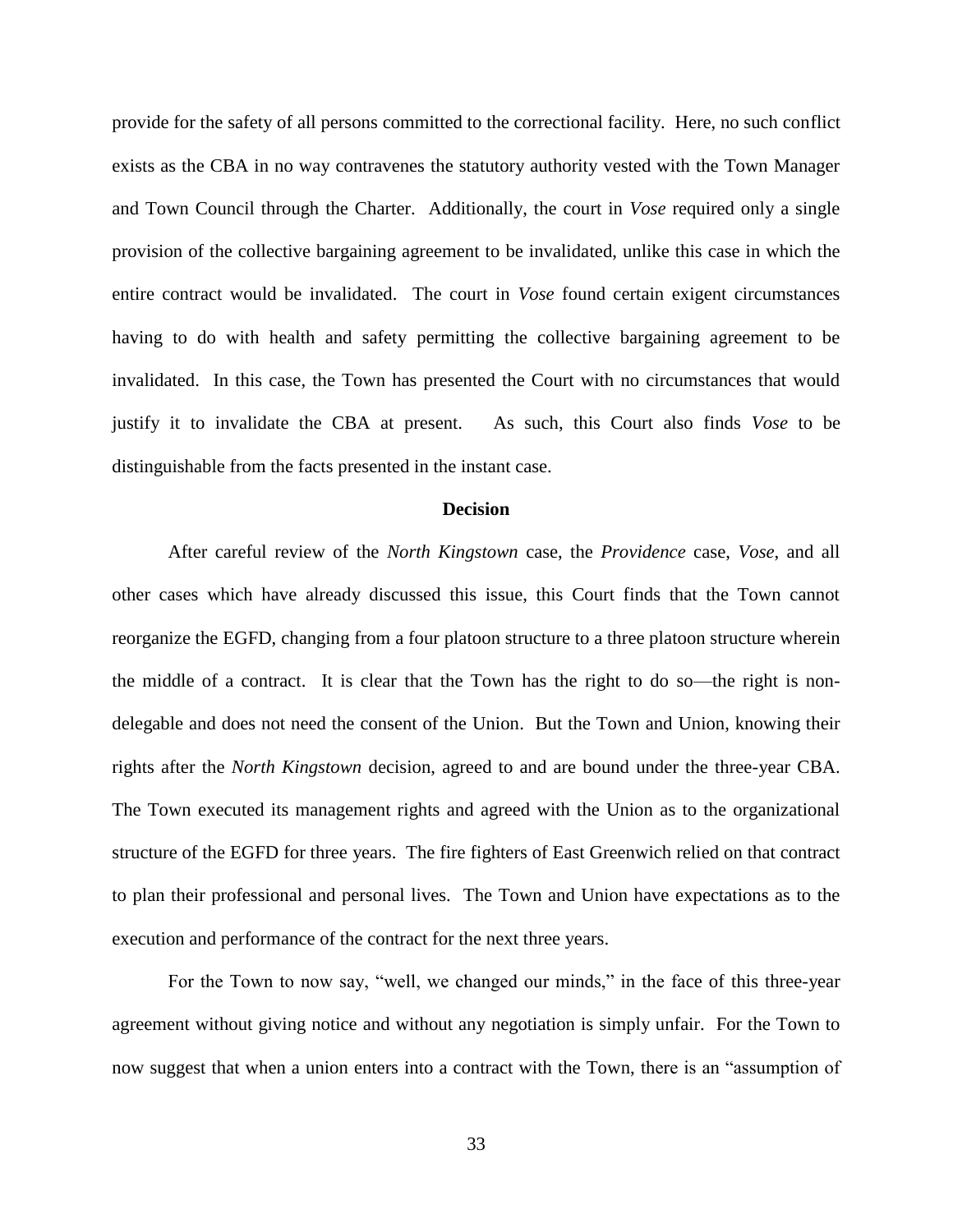risk" (*See* Tr. 45, June 19, 2018) of the Town changing their mind is contrary to every notion of contracts, labor relations, and good government. Even more, the Town itself knew of the *North Kingstown* decision at the time they entered into the CBA. It was fully apprised of its rights and could have included a management rights provision in the CBA—as many other towns before it had—but chose not to.

It is public policy in Rhode Island to enforce contracts freely entered into which do not clearly contravene some positive law or rule of public policy. The right to contract is one of every individual's civil rights, and thus, the usual and most important function of courts in this regard is to enforce and maintain contracts, as opposed to invalidating them. As my esteemed colleague Associate Justice Silverstein understood in his evaluation of *Vose*¸ our Supreme Court:

> "[D]id not intend its ruling to apply every time the statutory authority of a municipality is implicated in some wonted way. Instead the *Vose* Court made void only provisions encompassing powers inherent and vital to the safe operation of a correctional facility. . . . This Court sees no reason why the City's economic interest in balancing its budget should trump the economic interest of enforcing contracts and the sanctity of contract law. Countenancing such a position would not only hurt the ability of the City to enter into future contracts but it would make many of the City's contracts illusory and thus void. In effect this would allow the City to legally breach its contracts whenever the terms become unfavorable to them." *City of Central Falls v. Am. Fed'n of State, Cty. and Mun. Emps., AFL-CIO, Council 94, No. Civ.A. PM/2000-5993*, 2003 WL 22048737, at \*4 (R.I. Super. Aug. 4, 2003) (emphasis added).

At the expiration of the contract—June 30, 2019—the Town can reorganize the EGFD in any manner that they believe best serves the people of East Greenwich. The people of the Town can voice their approval or disapproval at town meetings and ultimately at the ballot box.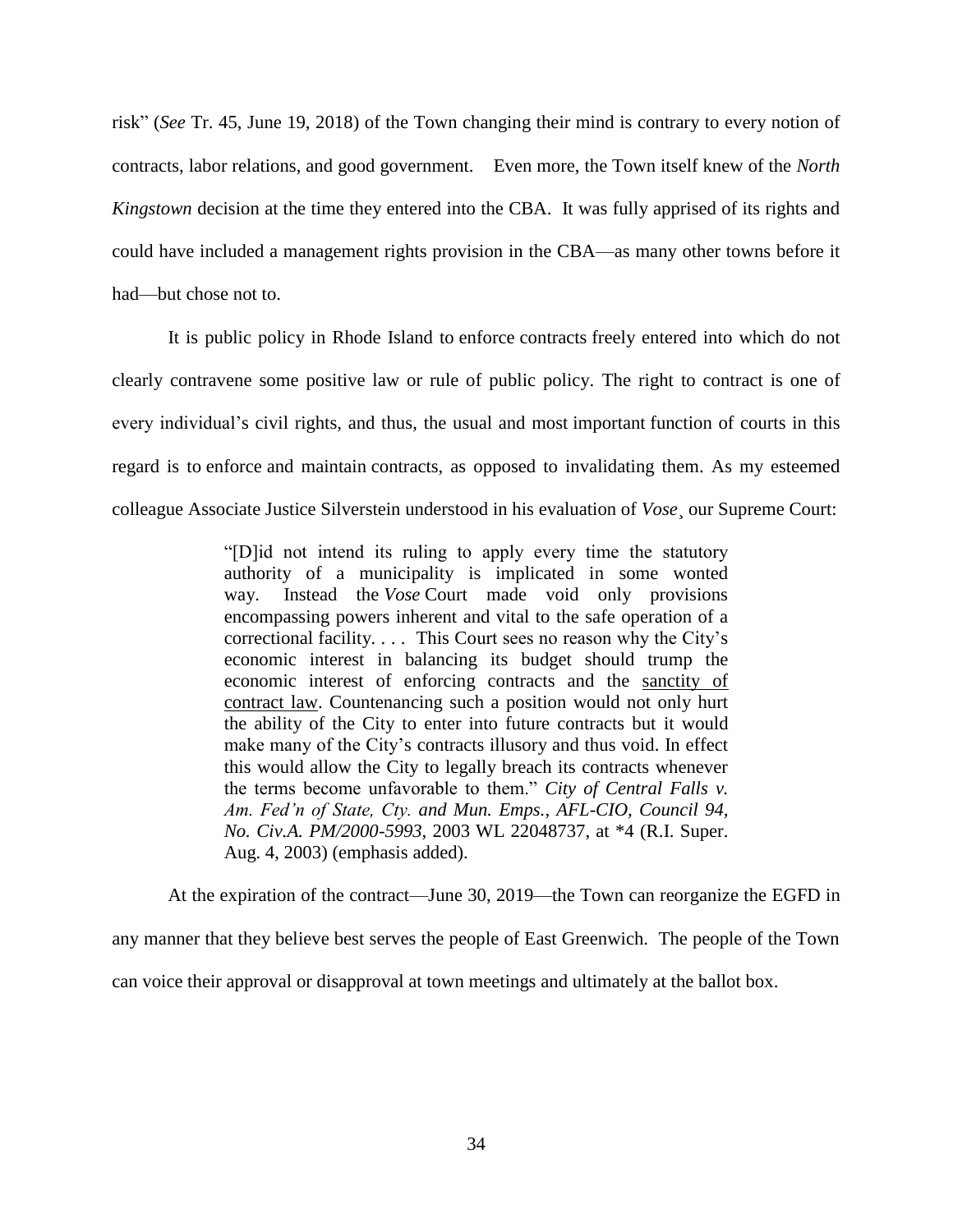# **C**

# **Count II**

Because this Court has decided that the Town cannot reorganize during the current CBA, it is unnecessary to address the merits of the arguments regarding Count II. Because the Town has no right to reorganize at present, there is no need to discuss the Town's obligation to negotiate the effects of that reorganization.

#### **D**

# **Count IV**

In its final argument, the Town requests this Court declare the contract provisions included in the CBA, requiring the Town to compensate EGFD employees performing services on behalf of the Union, unlawful and void. Section 21-2 of the CBA requires that:

> "Members of the Fire Department coveted by this Agreement who are members of the Union's Executive Board . . . shall be allowed reasonable time off to attend meetings with the Rhode Island State Fire Fighters Association and State and National Conventions of the International Association of Fire Fighters without loss of pay and without the requirements to make up such time."

Similarly, Section 21-3 of the CBA provides:

"[E]mployees who are members of the Union's Executive Board . . . shall be allowed reasonable time off without loss of pay and without the requirements to make up time for bargaining unit business in connection with conferences with its' attorney or Union representative regarding contract negotiation matters and/or arbitration matters concerning the Collective Bargaining Agreement and similar time off for conferences relative to bargaining unit grievances and grievance arbitration and attendance to such grievance arbitration hearings."

The Town argues that these particular provisions are in direct contravention of § 28-7-

13(3)(iii), which states in pertinent part that:

"It shall be an unfair labor practice for an employer to: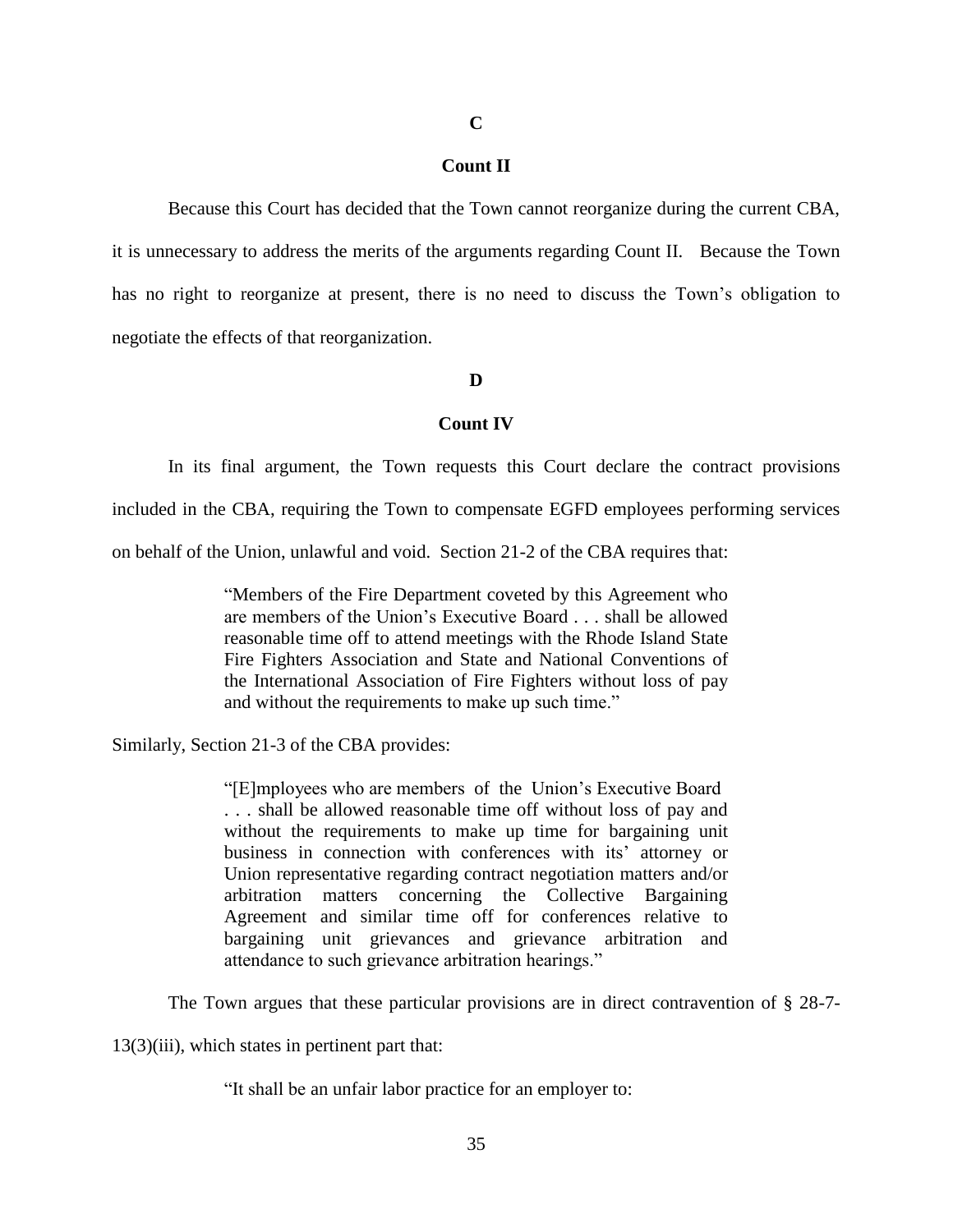"(3) Dominate or interfere with the formation, existence, or administration of any employee organization or association, agency, or plan which exists in whole or in part for the purpose of dealing with employers concerning terms or conditions of employment, labor disputes, or grievances, or to contribute financial or other support to any such organization, by any means, including, but not limited to, the following:

"(iii) By compensating any employee or individual for services performed in behalf of any employee organization or association, agency or plan, or by donating free services, equipment, materials, office or meeting space, or anything else of value for the use of any employee organization or association, agency, or plan; provided that an employer shall not be prohibited from permitting employees to confer with him or her during working hours without loss of time or pay."

The Town contends that the statutory commands of  $\S 28-7-13(3)(iii)$  are unambiguous and as such, it is clear that the Town cannot compensate any employee for performing union business. The Town argues that this is a simple matter of contract interpretation where it is simply asking the Court to determine whether a contract contravenes a statute. The Town notes that § 28-7- 13(3)(iii) is clear and unambiguous and therefore, the language of the statute must be given its plain meaning, essentially eliminating any need for interpretation by this court. *Shine v. Moreau*, 119 A.3d 1 (R.I. 2015). As such, the Town asks this Court to enter judgment in its favor declaring that it is not bound by Section 21 of the CBA and that the Town is not required to compensate employees of the EGFD for services performed in behalf of the Union.

In response, the Union argues that this issue is better heard by the SLRB and the Superior Court does not have jurisdiction. The Union argues that allowing the administrative agency with expertise in labor matters—in this case, the SLRB—to flush out both factual and legal issues will serve the basic purpose of the Administrative Procedures Act (APA), §§ 42-35-1 *et seq.*, judicial economy, and our Supreme Court's hands-off approach to labor disputes. *See also*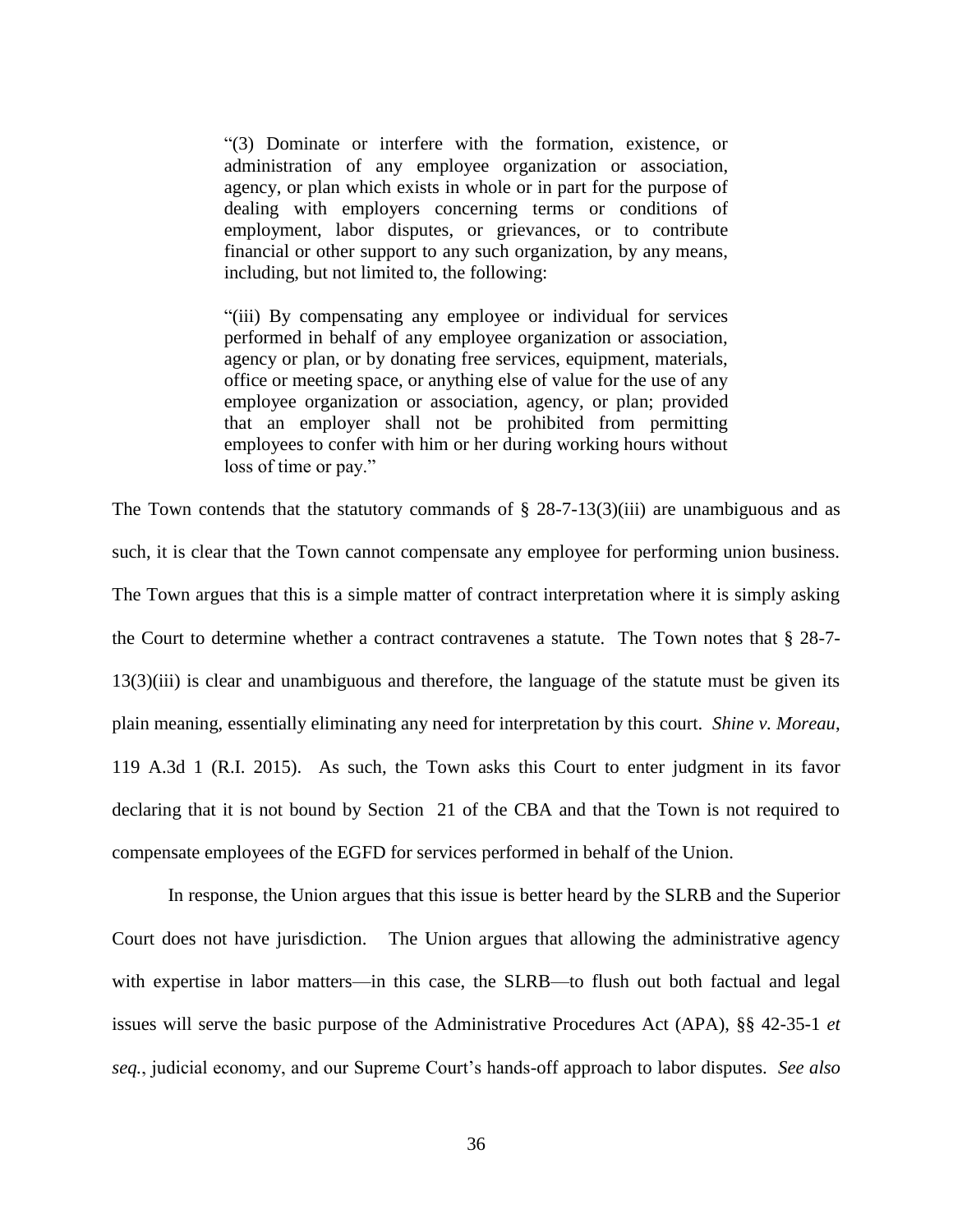*MacQuattie v. Malafronte*, 779 A.2d 633, 636 n.2 (R.I. 2001) ("Exclusive original jurisdiction in unfair labor cases is generally in the State Labor Relations Board under the State Labor Relations Act, § 28-7-21, and the Superior Court does not have jurisdiction until administrative remedies have been exhausted.") (citing *Paton v. Poirier*, 109 R.I. 401, 286 A.2d 243, 245 (1972)).

The Union further argues in support of its posit that it filed an unfair labor practice charge against the Town with the SLRB due to the Town's rejection of Section 21 of the CBA.<sup>6</sup> The charge alleges that the Town's rejection of the CBA and refusal to bargain with the Union violates the SLRA, and, by preventing Union representatives from taking bargaining leave, the Town is interfering with its employees' collective bargaining rights. The SLRB subsequently issued a Complaint against the Town on May 22, 2018, alleging in pertinent part that the Town: "violated R.I. Gen Laws § 28-7-13 (6) and (10) when, beginning on or about February 1, 2018, it made unilateral changes to Section 21 the Collective Bargaining Agreement ("Bargaining Leave") without first negotiating with the exclusive bargaining representative." (Defs.' Ex. 3.) As such, the Union argues the review of this issue by this Court is premature because the SLRB has yet to hold a hearing and issue a decision. Because the decision would be subject to administrative review by this Court, the Union believes this issue should not be resolved at present but rather, should be first decided by the SLRB.

While it is clear that this Court does in fact have jurisdiction over this particular issue, it agrees with the Union that this issue should first be heard by the SLRB. *See New England Expedition-Providence, LLC v. City of Providence*, 773 A.2d 259, 263 (R.I. 2001) (questions of law are "reserved for the Court"). Because the SLRB has already issued a formal Complaint as to this matter, its next step will be to hear evidence and argument on both the Union's charges

 $\overline{a}$ 

 $6$  It appears that this particular charge was filed with the SLRB on May 21, 2018. This charge was filed by Defendants as Exhibit 2.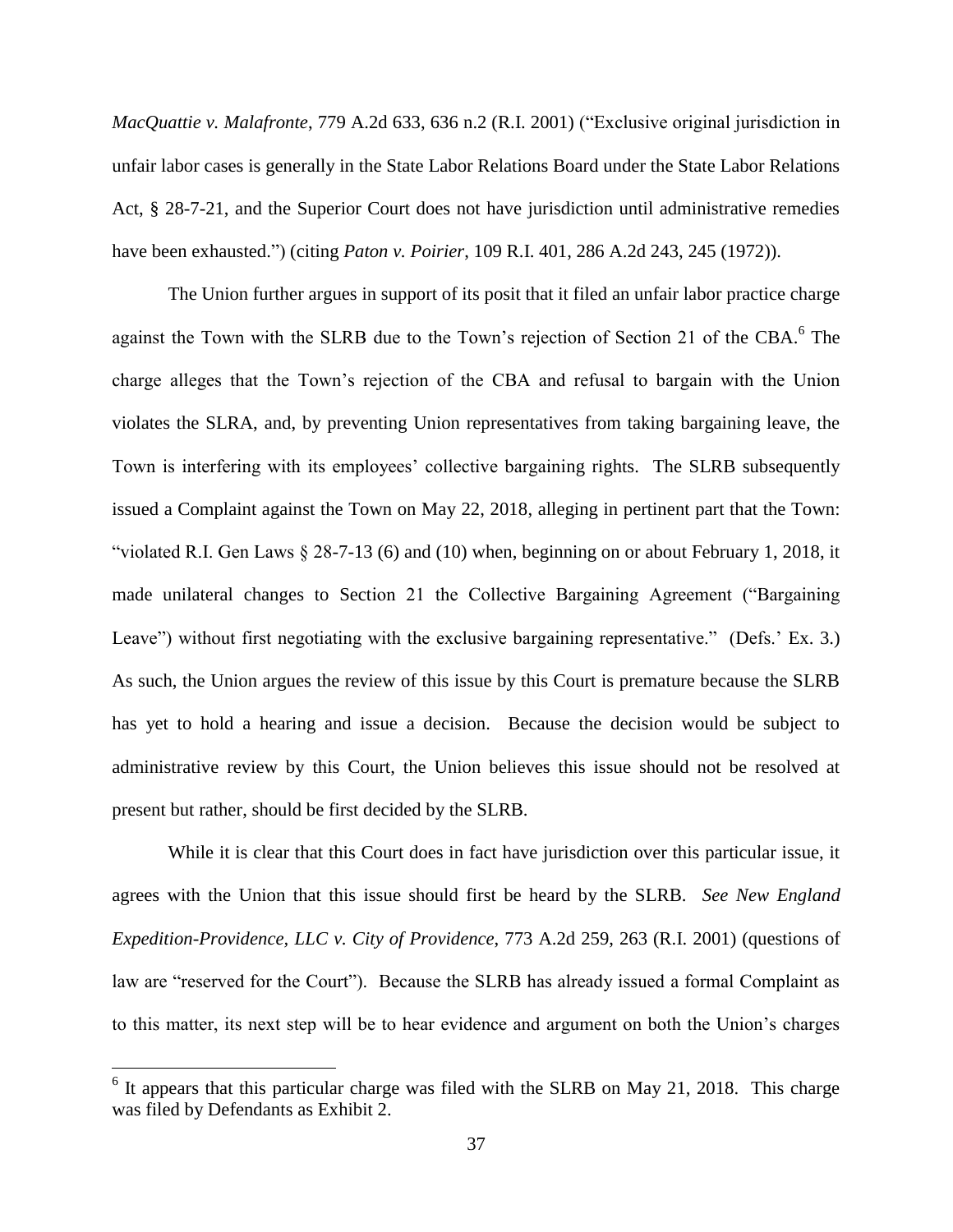that Section 21 is invalid, as well as the Union's defense that Section 21 is enforceable. The SLRB will then issue a decision which will be subject to administrative review by this Court at the request of either party. It is well settled that a "trial justice is not mandated to entertain a request for declaratory relief; it is rather, purely discretionary. *Sauro v. Lombardi*, 178 A.3d 297 n.5 (R.I. 2018) (citing *Sullivan*, 703 A.2d at 751 ("The decision to grant or to deny declaratory relief under the Uniform Declaratory Judgments Act is purely discretionary.")). Given the narrow question presented in this Count of Plaintiff's Complaint, this Court would have to have extensive hearings regarding the specific types of leave taken under the CBA, the purposes of the leave, and the effects of denying such leave on the firefighters' and the parties' bargaining relationship. In my opinion, those hearings are better left to the SLRB. *See Sauro*, 178 A.3d at 303 n.5. Unlike our analysis of Count II of Plaintiff's Complaint above—where we are left only to address questions of law and no questions of fact—Count IV of Plaintiff's Complaint would require this Court to establish findings of fact, a task inappropriate for a Judgment on the Pleadings motion and better left to the Board. As such, this Court leaves this matter to be heard before the SLRB so that a factual record can first be established.

# **IV**

# **Conclusion**

For the reasons stated herein, the Court denies Plaintiff's motion for judgment on the pleadings on Counts I, II and IV. Counsel shall prepare the appropriate order for entry.